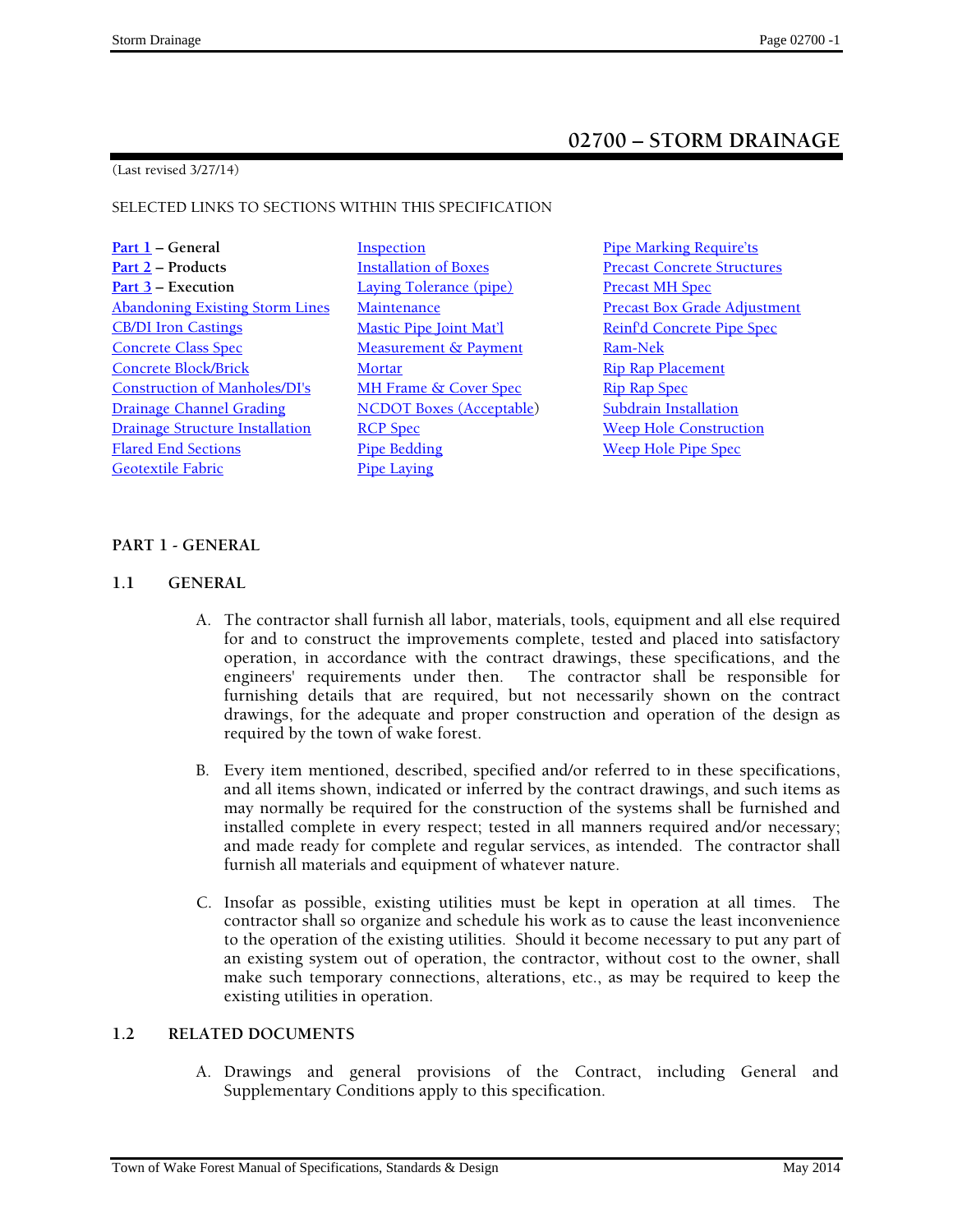- B. Section 00825 *Product Substitions*
- C. Section 02210 Trenching, Backfilling, and Compaction of Utilities
- D. Town of Wake Forest Pre-Approved Material/Product List
- E. NCDENR Division of Energy, Mineral and Land Resources, Land Quality Section's *North Carolina Erosion and Sedimentation Control Planning and Design Manual*.

#### **1.3 SUMMARY**

This section includes all equipment, labor, material, appurtenances, and services required for complete installation of storm drainage piping, ditches, structures, and specialties for municipal drainage systems.

#### **1.4 DEFINITIONS**

#### A. **General**

For the purposes of this specification, the following definitions refer to storm water drainage systems and structures that come under the authority of the Town of Wake Forest, North Carolina as specified within this section and other sections of this manual.

**Public Storm Drainage System**: Drainage systems and their appurtenances required for the conveyance of storm water from and across publicly maintained streets, roads, highways, and other public property and located within public rights-of-way and/or easements.

See also paragraph 1.4, Definitions of section 02210, *Trenching, Backfilling and Compaction of Utilities.*

- B. **The following are industry abbreviations for various pipe materials.** 
	- 1) **RCP**: Reinforced Concrete Pipe

# **1.5 SUBMITTALS**

- A. Submit shop drawings on all non-standard or alternate products/materials to the Town's Engineer in accordance with Section 00825 – *Product Substitions*.
- B. Assuming products and their appurtenances listed on the Pre-Approved Material/Product List are being used, submit product data and shop drawings for the following.
	- 1) Non-standard size drop/curb inlets
	- 2) Head/end walls
	- 3) Concrete pipe specialties

#### **1.6 QUALITY ASSURANCE**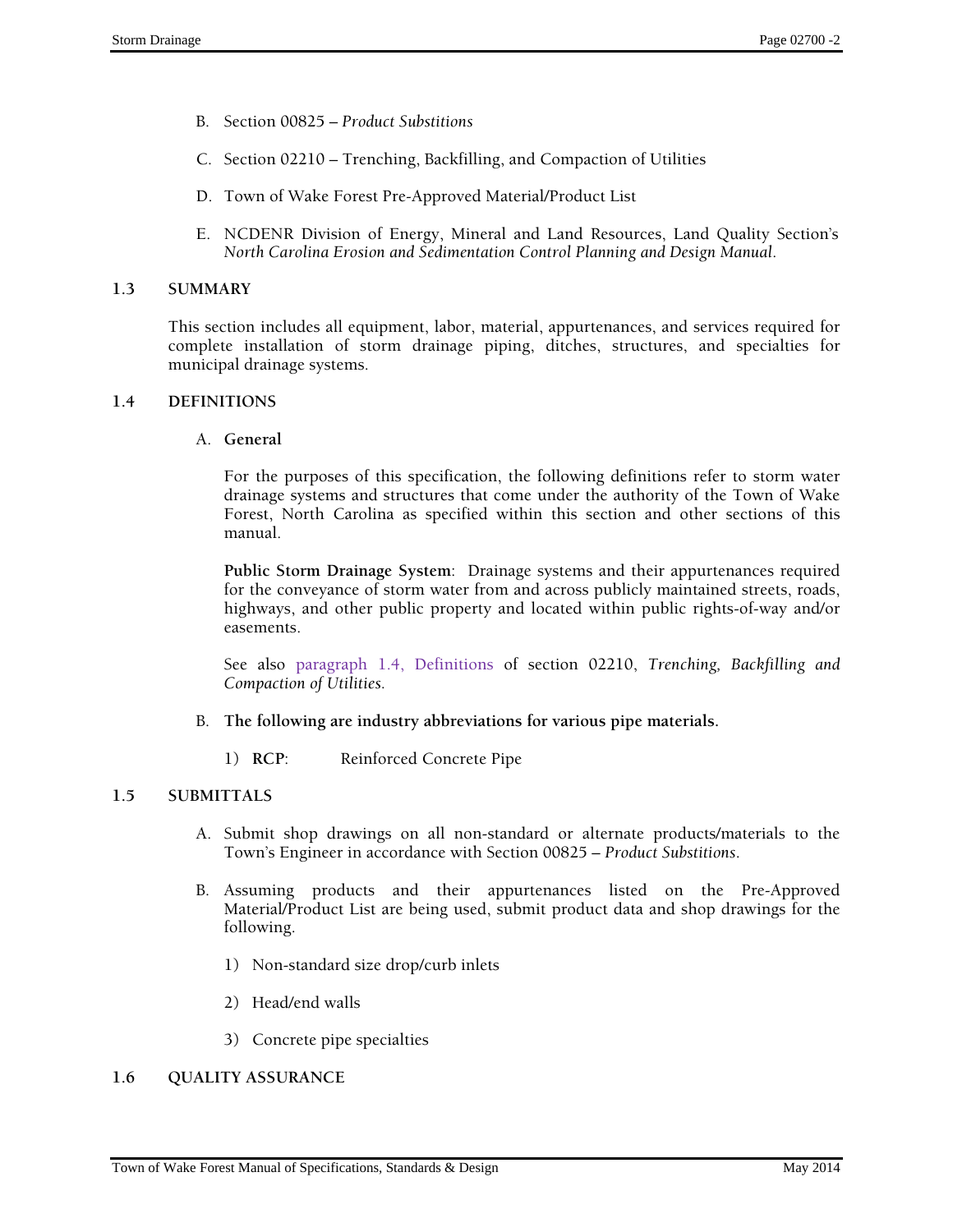- A. Comply with all codes, laws, ordinances, and regulations of governmental authorities having jurisdiction over this part of the work.
- B. The contractor shall comply with NCDENR Division of Energy, Mineral and Land Resources, Land Quality Section's North Carolina Erosion and Sedimentation Control Planning and Design Manual, latest revision.
- C. Piping materials shall be marked clearly and legible on the outside of each section of pipe and pipe end.
	- 1) Reinforced Concrete Pipe shall be marked as follows:
		- a. Pipe Class and wall type
		- b. Inside diameter of pipe product
		- c. Manufacturer name or trademark of manufacturer
		- d. Date of Manufacture
		- e. State assigned plant number
- D. For convenience, reference is made in succeeding paragraphs to specific portions of various standards. Also, modifications and additions are made. Neither the reference nor the modifications are intended to de-emphasize any other portion of the standards.
- E. It is the intent of this specification that whenever a procedure or technique is not called out herein, that the industry standard, as represented by ACI, ASTM or other appropriate recommendation, shall be used.
- F. Materials and operations shall comply with the latest revision of all applicable codes and standards listed below.

# **American Society for Testing and Materials (ASTM)**

| <b>ASTM A48</b><br>(AASHTO M306)      | Standard Specification for Gray Iron Castings                                                 |
|---------------------------------------|-----------------------------------------------------------------------------------------------|
| ASTM A536                             | Standard Specification for Ductile Iron Castings                                              |
| ASTM A615                             | Standard Specification for Deformed and Plain Carbon-Steel<br>Bars for Concrete Reinforcement |
| ASTM C <sub>14</sub><br>(AASHTO M86M) | Standard Specification for Nonreinforced Concrete Sewer,<br>Storm Drain, and Culvert Pipe     |
| <b>ASTM C32</b>                       | Standard Specification for Sewer and Manhole Brick (Made<br>From Clay or Shale)               |
| <b>ASTM C33</b>                       | Standard Specification for Concrete Aggregates.                                               |
| ASTM C55                              | Standard Specification for Concrete Building Brick                                            |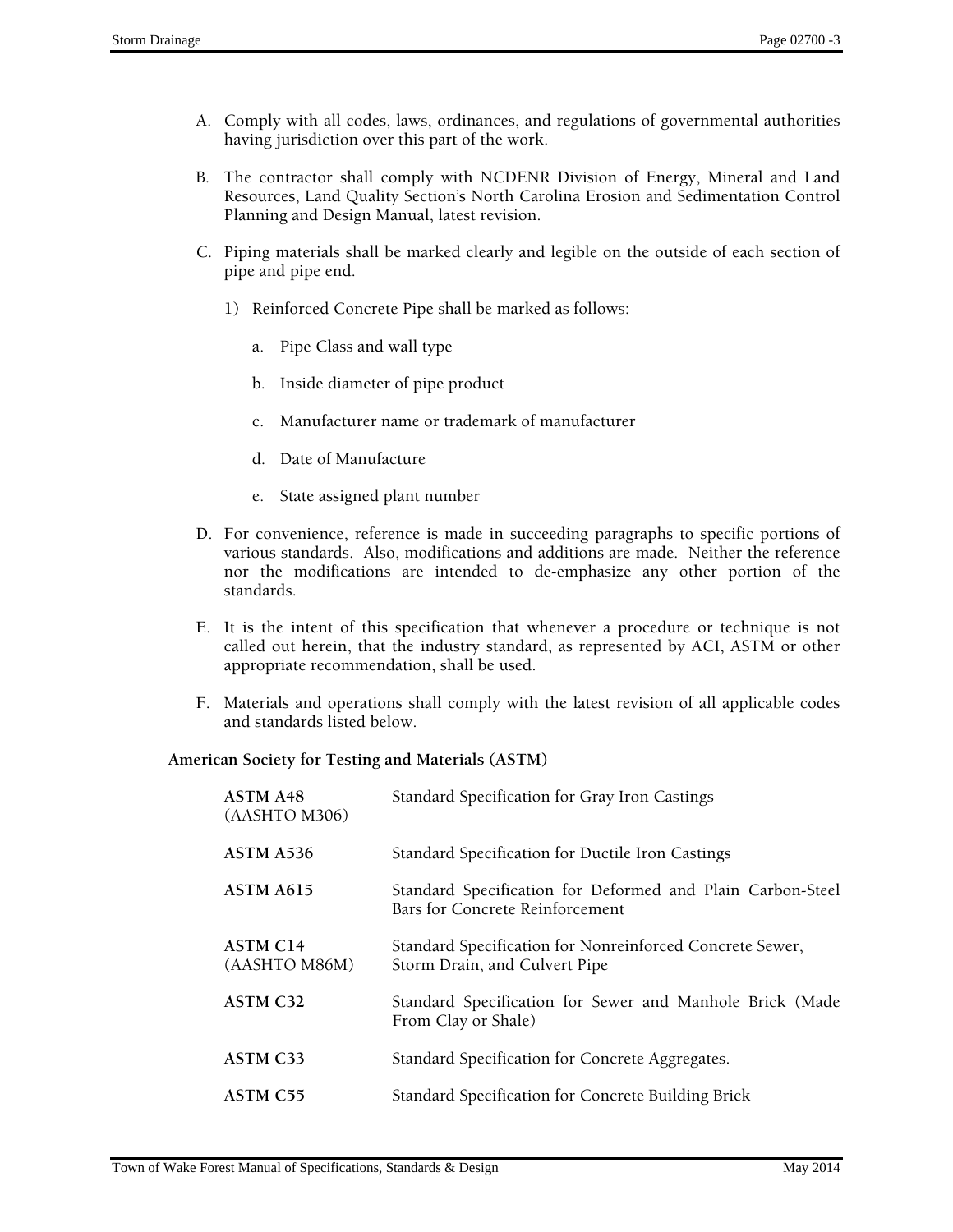| <b>ASTM C76</b><br>(AASHTO M170)  | Standard Specification for Reinforced Concrete Culvert, Storm<br>Drain, and Sewer Pipe                                                                                 |  |  |
|-----------------------------------|------------------------------------------------------------------------------------------------------------------------------------------------------------------------|--|--|
| <b>ASTM C90</b>                   | Standard Specification for Loadbearing Concrete Masonry<br>Units                                                                                                       |  |  |
| <b>ASTM C150</b>                  | Standard Specification for Portland Cement                                                                                                                             |  |  |
| ASTM C 478<br>(AASHTO M199)       | Standard Specification for Precast Reinforced Concrete<br><b>Manhole Sections</b>                                                                                      |  |  |
| <b>ASTM C655</b><br>(AASHTO M242) | Standard Specification for Reinforced Concrete D-Load<br>Culvert, Storm Drain, and Sewer Pipe                                                                          |  |  |
| <b>ASTM C913</b>                  | Standard Specification for Precast Concrete Water and<br><b>Wastewater Structures</b>                                                                                  |  |  |
| <b>ASTM C990</b>                  | Standard Specification for Joints for Concrete Pipe,<br>Manholes, and Precast Box Sections Using Preformed Flexible<br>Joint Sealants                                  |  |  |
| <b>ASTM D698</b>                  | Test Method for Laboratory Compaction Characteristics of<br>Soil Using Standard Effort (12,400 ft-lbf/ft <sup>3</sup> ) (Standard<br>Proctor).                         |  |  |
| ASTM D1556                        | Standard Method of Test for Density of Soil in Place by the<br>Sand-Cone Method                                                                                        |  |  |
| ASTM D1557                        | Test Method for Laboratory Compaction Characteristics of Soil<br>Using Modified Effort (56,000 ft-lbf/ft <sup>3</sup> ) (Modified Proctor).                            |  |  |
| ASTM D2049                        | Standard Method of Test for Relative Density of Cohesionless<br>Soils                                                                                                  |  |  |
| <b>ASTM D2167</b>                 | Standard Method of Test for Density of Soil in place by the<br>Rubber-Balloon Method                                                                                   |  |  |
| ASTM D2487                        | Standard Practice for Classification of Soils for Engineering<br>Purposes (Unified Soil Classification System).                                                        |  |  |
| ASTM D3740                        | Standard Practice for Minimum Requirements for Agencies<br>Engaged in the Testing and/or Inspection of Soil and Rock as<br>Used in Engineering Design and Construction |  |  |
| <b>ASTM D4253</b>                 | Standard Test Methods for Maximum Index Density and Unit<br>Weight of Soils Using a Vibratory Table                                                                    |  |  |
| ASTM D4254                        | Standard Test Methods for Minimum Index Density and Unit<br>Weight of Soils and Calculation of Relative Density                                                        |  |  |
| <b>ASTM D4318</b>                 | Test Method for Liquid Limit, Plastic Limit, and Plasticity<br>Index of Soils.                                                                                         |  |  |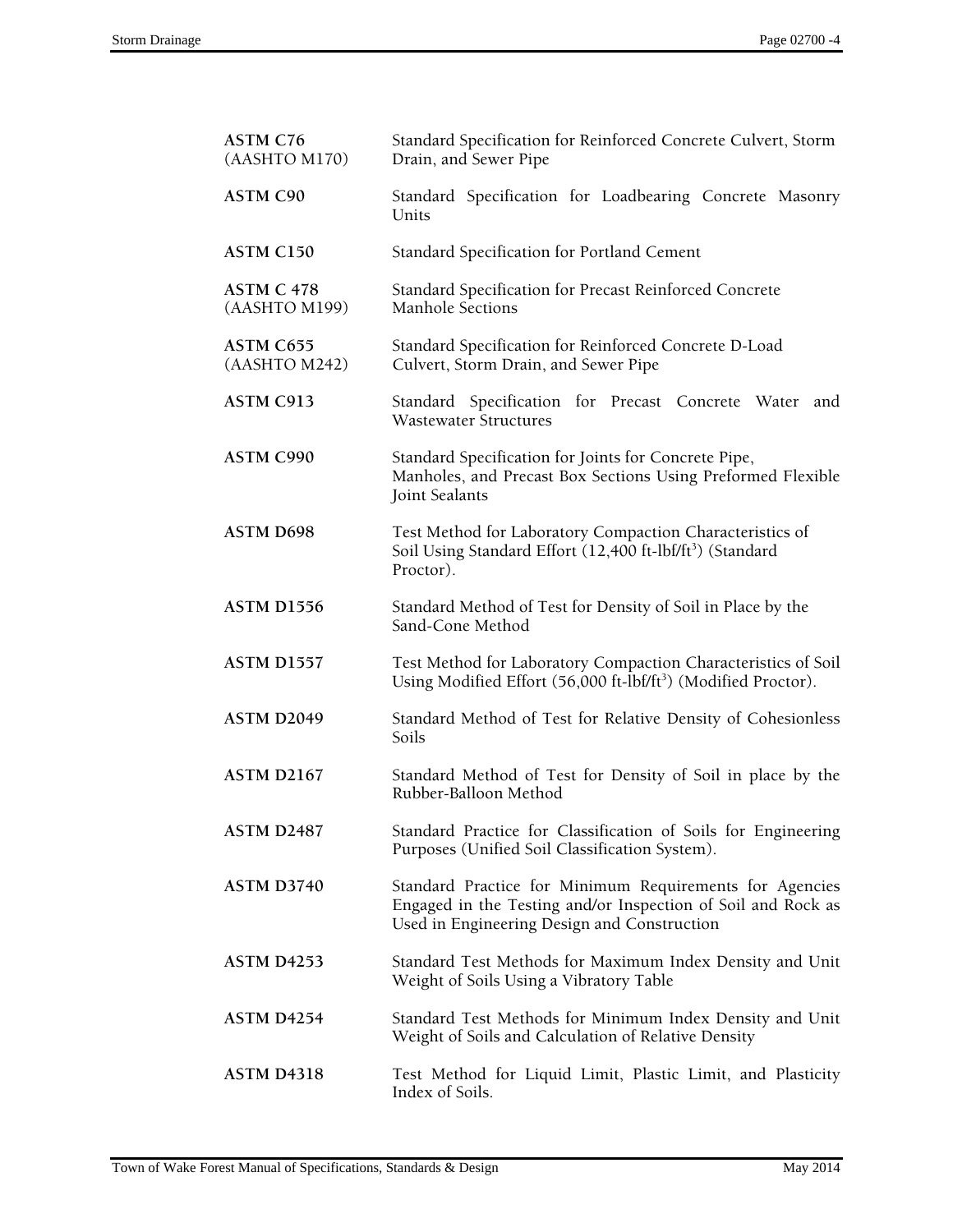| <b>ASTM E329</b>   | Standard Specification for Agencies Engaged in Construction<br>Inspection, Testing, or Special Inspection                                                                   |  |  |  |
|--------------------|-----------------------------------------------------------------------------------------------------------------------------------------------------------------------------|--|--|--|
| <b>ASTM E548</b>   | Standard Guide for General Criteria Used for Evaluating<br>Laboratory Competence                                                                                            |  |  |  |
|                    | American Association of State Highway & Transportation Officials (AASHTO)                                                                                                   |  |  |  |
| <b>AASHTO M86M</b> | Standard Specification for Nonreinforced Concrete Sewer,<br>Storm Drain, and Culvert Pipe                                                                                   |  |  |  |
| AASHTO M170        | Standard Specification for Reinforced Concrete Culvert, Storm<br>Drain, and Sewer Pipe. Three-to-one side slopes are required<br>on flares.                                 |  |  |  |
| <b>AASHTO M198</b> | Standard Specification for Reinforced Concrete D-Load<br>Culvert, Storm Drain, and Sewer Pipe (Withdrawn; ASTM<br>C990 supersedes AASHTO M198)                              |  |  |  |
| <b>AASHTO M199</b> | Standard Specification for Precast Reinforced Concrete<br>Manhole Sections                                                                                                  |  |  |  |
| <b>AASHTO M242</b> | Standard Specification for Reinforced Concrete D-Load<br>Culvert, Storm Drain, and Sewer Pipe                                                                               |  |  |  |
| AASHTO M259        | Standard Specification for Precast Reinforced Concrete Box<br>Sections for Culverts, Storm Drains, and Sewers                                                               |  |  |  |
| AASHTO M273        | Standard Specification for Precast Reinforced Concrete Box<br>Sections for Culverts, Storm Drains, and Sewers with Less<br>Than 2 ft of Cover Subjected to Highway Loadings |  |  |  |
| AASHTO M306        | Standard Specification for Drainage, Sewer, Utility, and<br><b>Related Castings</b>                                                                                         |  |  |  |
|                    |                                                                                                                                                                             |  |  |  |

#### **1.7 STANDARD ABBREVIATIONS**

- A. **Materials and operations to comply with the latest edition of codes and standards listed:** 
	- AASHTO American Association of State Highway and Transportation Officials
	- ACI American Concrete Institute
	- ACPA American Concrete Pipe Association
	- AISI American Iron and Steel Institute
	- ASTM American Society for Testing and Materials
	- BIA Brick Institute of America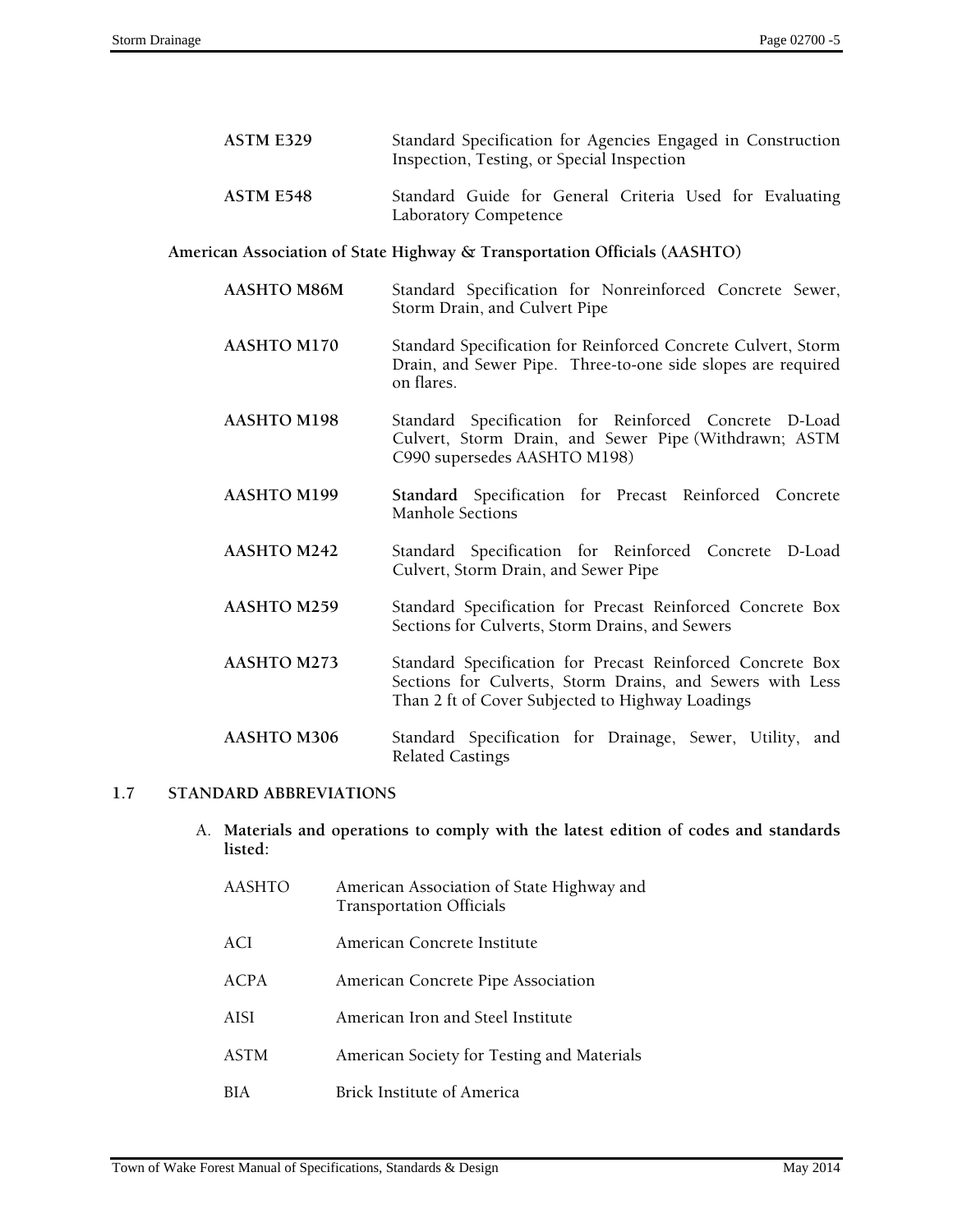- CRSI Concrete Reinforcing Institute
- FEMA Federal Emergency Management Agency
- FS Federal Specifications
- HEC Hydraulic Engineering Circular
- NCMA National Concrete Masonry Association

Note: Designations such as ASTM, AASHTO, NCDOT, etc. referenced throughout this specification imply the latest revision.

# **1.8 PRODUCT DELIVERY, STORAGE AND HANDLING**

- A. Observe manufacturer's directions for delivery and storage of materials and accessories.
- B. Prevent damage to pipe during transit. Repair abrasions, scars, and blemishes. If repair of satisfactory quality cannot be achieved, replace damaged material immediately.
- C. Protect stored piping from entry of water or dirt into pipe. Protect bells and flanges of special fittings from entry of moisture and dirt.
- D. Handle precast concrete manholes and other structures according to manufacturer's written rigging instructions.
- E. Pipe Condition/Pipe Examination:
	- 1) **New Pipe Inspection All pipe**: Inspect materials thoroughly upon arrival. Examine materials for damage. Remove damaged or rejected materials from site. Pipe shall be protected during handling against impact shocks and free fall. Pipe shall be kept clean at all times, and no pipe shall be used in the work that does not conform to the appropriate ASTM Specifications.
		- a. **Concrete Pipe:** Check bells and spigots closely for smoothness, roundness, and honeycombing (concrete pipe), which may be a source of infiltration. Check for cracks, chips, etc. on both ends. Reject any pipe that will not provide soil-tight seal or is otherwise structurally deficient.
	- 2) **Pre-Installation Inspection**: Prior to being installed, each section of the pipe shall be carefully examined for damage and conformity with these specifications. All pipes damaged or deemed not to conform to these specifications shall be rejected and removed from site.
		- a. **Concrete Pipe**: All concrete pipes in which the spigots and bells cannot be made to fit properly, or pipe, which has chipped bells or spigots, will be rejected. The faces of all spigots ends and of all shoulders on the bells of rigid pipe must be true.

# **1.9 PROJECT CONDITIONS**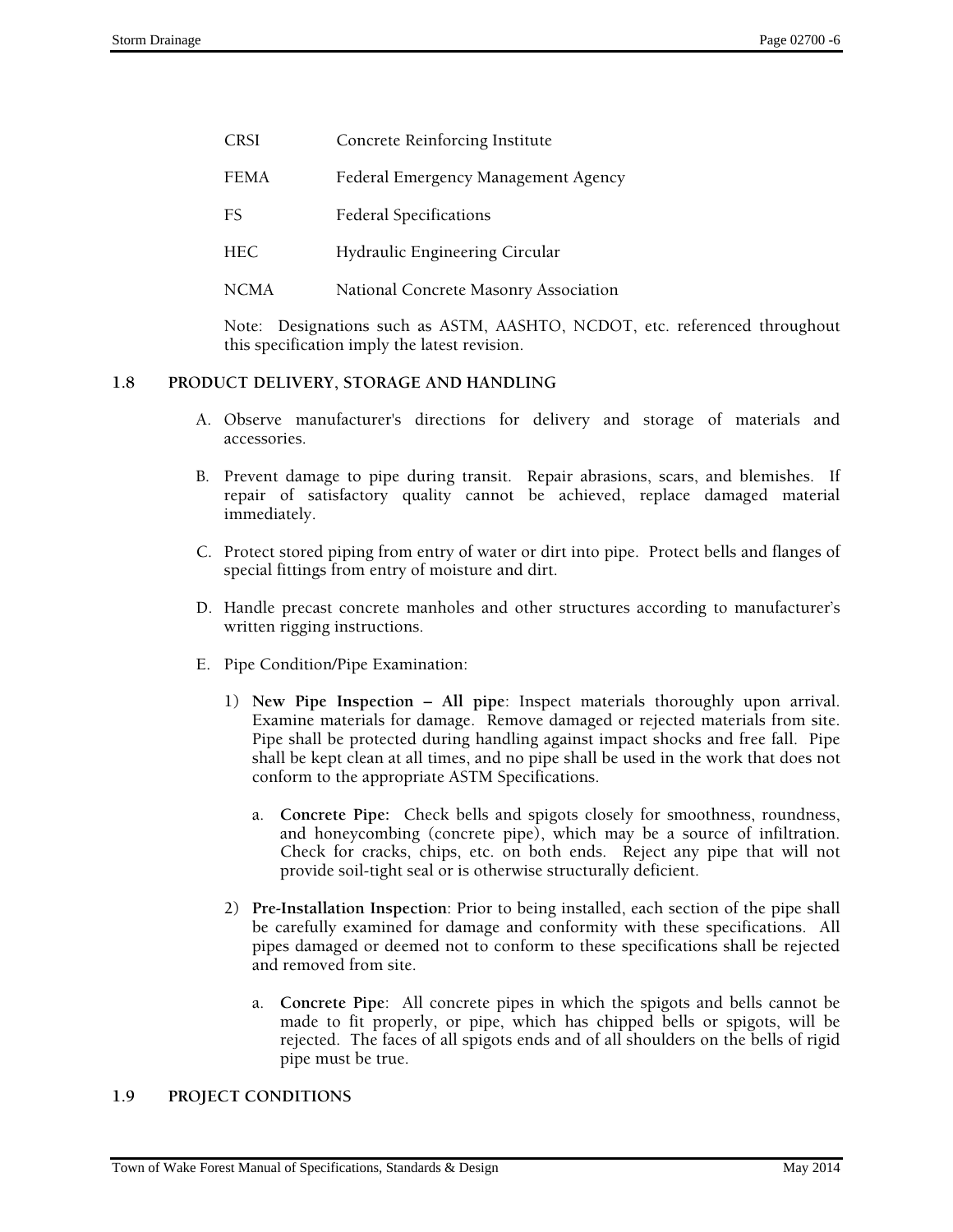**Storm Drainage Manholes** – No water mains shall pass through or come in contact with any part of a storm drainage manhole. A minimum of 3 feet of horizontal separation shall be maintained between water mains and storm drainage manholes unless otherwise approved by the Town's Engineer or City of Raleigh Public Utility Department. Interference/conflict manholes will not be permitted unless otherwise approved by same.

See also paragraph 1.8 Project Conditions of Section 02210, *Trenching, Backfilling and Compaction of Utilities.*

# **1.10 SERVICE INTERRUPTION**

For service interruption, operation of valves, taps, fire hydrant operation, etc, contact the City of Raleigh Public Utilities Operations Division at 919.996.2737 between the hours of 7:30 AM and 4:00 PM. After 4:00 PM, call the after hour's emergency number at 919.829.1930. Provide a minimum of 48 hours notice or desired utility interruption or necessary operation of valves or hydrants.

Refer to the following link regarding service interruption: http://www.raleighnc.gov/home/content/PubUtilAdmin/Articles/WaterandSewerFAQs.html

For any other utility, contact the applicable utility agency.

# **1.11 COORDINATION**

- A. Coordinate tie-in to municipal or NCDOT junction boxes or catch basins with the Town's Engineer the NCDOT District Engineer.
- B. Coordinate water and sewer service interruption with the City of Raleigh Public Utilities Department.
- C. At the direction of the Town's Engineer and/or City of Raleigh Public Utilities Department, temporary pumping/bypass of sewerage flow may be required to be provided.
- D. Traffic Signals: When traffic signals, loops, or their appurtenances are likely to be damaged or interfere with construction, coordinate temporary operation with the NCDOT or other applicable agency having jurisdiction of the signals. Provide a minimum of 1 weeks' notice prior to anticipated disturbance or interruption. At the discretion of the Town's Engineer, the notice may be required to be published in the newspaper.
- E. Repair Of Pavement Markings: When cuts are made through any paved surface and the cuts extend through the pavement markings, the replaced pavement shall be marked to match the existing.
- F. Benchmark/monument protection: Protect and maintain benchmarks, monuments or other established reference points and property corners. If disturbed or destroyed, they must be replaced at contractor's expense by a licensed Professional Surveyor to full satisfaction of owner/Town of Wake Forest.
- G. Before digging, contact *"NC One Call"* at 811 for location services.

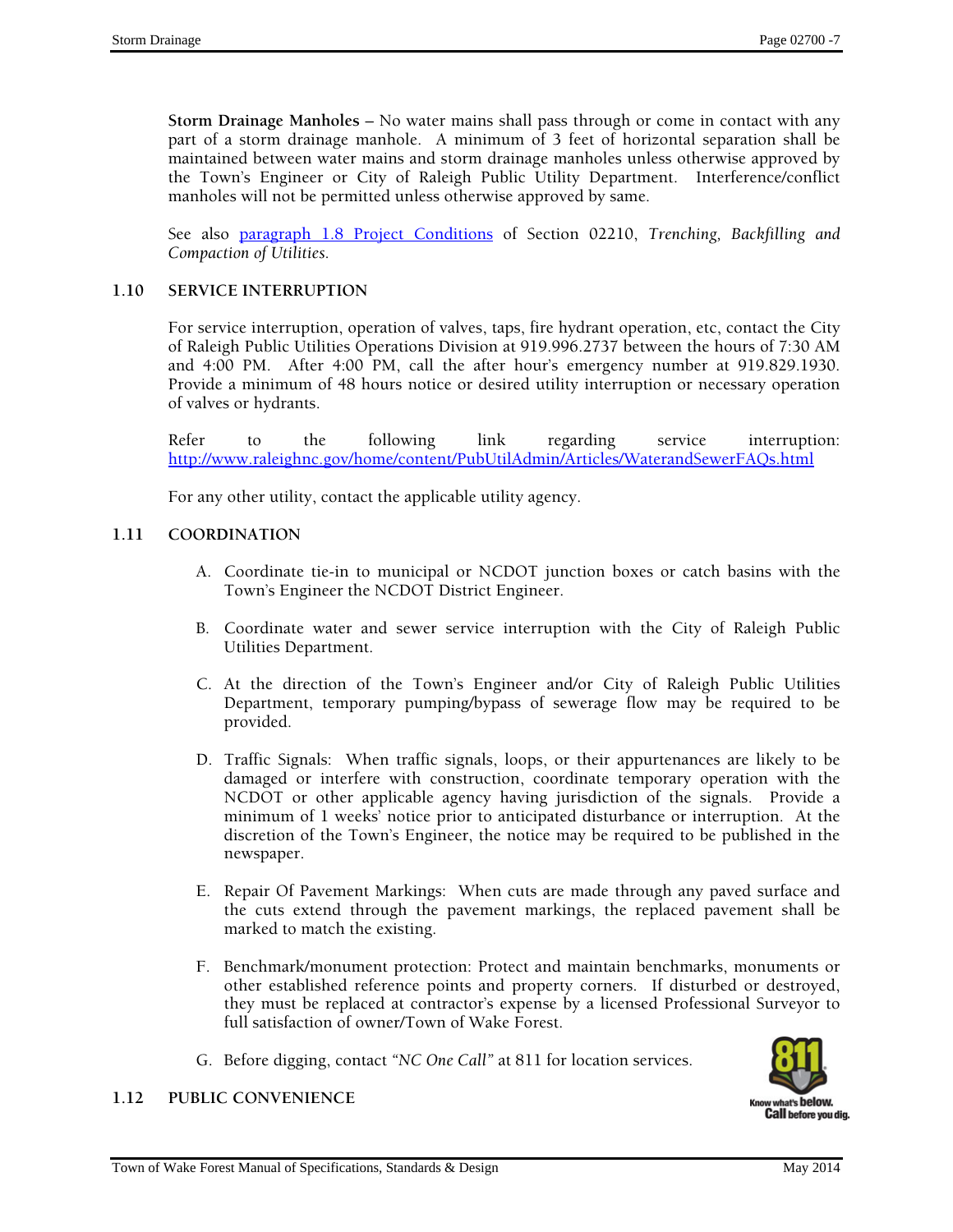The contractor shall at all times so conduct his work as to ensure the least possible inconvenience to the general public and the residents in the vicinity of the work. Fire hydrants on or adjacent to the work shall be kept accessible to firefighting equipment at all times. Temporary provisions shall be made by the Contractor to ensure the proper functioning of all gutters, sewer inlets, drainage ditches, and irrigation ditches, which shall not be obstructed except as approved by the Town's Engineer.

Refer to the Town of Wake Forest Noise Ordinance by visiting the following link: http://www.wakeforestnc.gov/residents-noiseordinance.aspx

# **1.13 TRAFFIC CONTROL**

- A. When working within any NCDOT System road or highway, conform to the *Manual On Uniform Traffic Control Devices*, latest revision (MUTCD) as well as the NCDOT Standard Specifications For Roads And Structures, latest revision.
- B. Traffic maintenance shall comply with the latest revision of the NCDOT Standard Specifications For Roads And Structures, Division 9 *– Signing* and Division 11 *– Work Zone Traffic Control*, as well as other applicable sections.
- C. A traffic control plan shall be submitted to the Town's Engineer or NCDOT (if applicable) for approval.
- D. When traffic signals or their appurtenances are likely to be damaged or interfere with the construction, coordinate temporary operation with the NCDOT or the Town's Engineer. Provide 1 weeks' notice prior to anticipated disturbance or interruption.
- E. Whenever it becomes necessary to leave a section of trench open after completion of the day's work, the contractor shall provide barricades and lights to protect the public. Operate warning lights during hours from dusk to dawn each day and as otherwise required for inclement weather and visibility.
- F. Any work performed on a municipal public right-of-way or easement is required to obtain an encroachment permit from the Town of Wake Forest. A copy of the approved permit is required to be on the project site at all times.

# **1.14 EROSION AND SEDIMENTATION CONTROL AND NPDES MONITORING, CONTROLS, AND LIMITATIONS FOR PERMITTED DISCHARGES**

Refer to the Town of Wake Forest UDO for Erosion and Sedimentation Control requirements; Chapter 12.

http://www.wakeforestnc.gov/data/sites/1/media/residents/planning/development%20services/c urrentudo.pdf

# **PART 2 - PRODUCTS**

- **2.1 PIPE:** 
	- **2.1.1. CONCRETE PIPE** 
		- A. **Reinforced Concrete PIPE**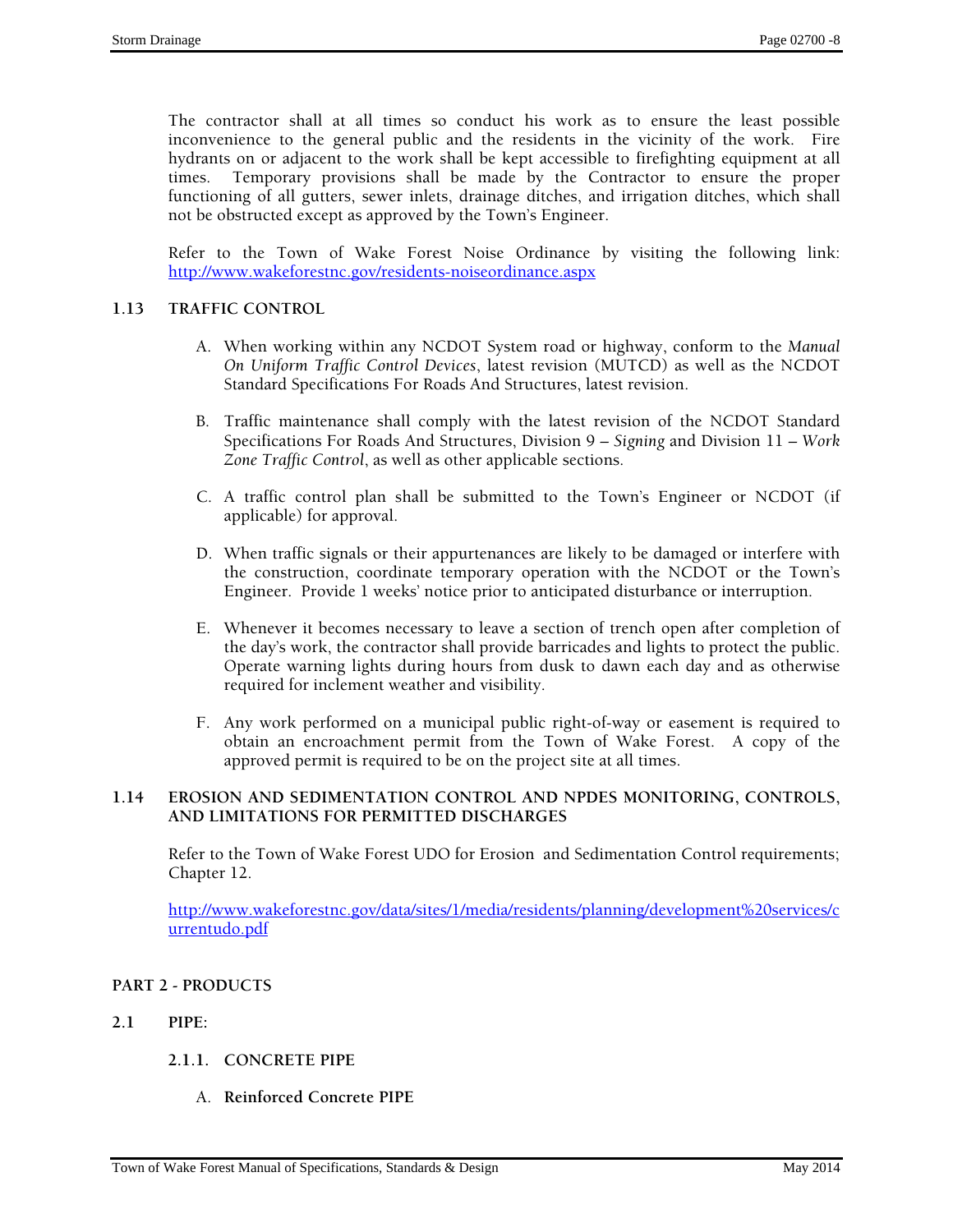Reinforced concrete culvert pipe shall meet the requirements of AASHTO M170 for the class of pipe called for on the plans. The design wall thickness shall be the wall thickness shown in AASHTO M170 for the applicable class and wall.—RCP shall be a minimum of Class III, Wall. Concrete pipe joints shall be tongue and groove type unless otherwise specified. RCP shall conform to the requirements of applicable sections of the latest revision of the NCDOT *Standard Specifications for Roads and Structures*.

RCP Class III or IV shall also meet ASTM C76, Standard Specification for Reinforced Concrete Culvert, Storm Drain, and Sewer Pipe.

Gasketed joints in concrete pipe shall meet the requirements of paragraph *2.2.5, Preformed Plastic Gaskets*.

# B. **PIPE MARKINGS – MARKING FOR MATERIAL SPEC COMPLIANCE**

- 1) All concrete pipe to be used shall be either etched "*RC X*" (where *X* represents the class pipe) **or** marked visibly and legibly according to the following:
	- a. Stamp location: spigot end of pipe on inside.
	- b. Stamp size stenciled letters: 1-1/2" in height minimum.
	- c. Code: Class 3 Reinforced Concrete: TWF-RC-3
	- d. Code: Plain Concrete: TWF-P
	- e. Stamp color: Fluorescent orange or red.
- 2) Unmarked pipe will be allowed only if the manufacturer furnishes a certified statement on the entire shipment and etchings are placed on each pipe joint.

# **2.2 PRECAST CONCRETE STRUCTURES**

# **2.2.1. PRECAST UNDERGROUND CONCRETE UTILITY STRUCTURES**

A. Structures of precast reinforced concrete shall be designed and manufactured in accordance with ASTM C913, *Standard Specification for Precast Concrete Water and Wastewater Structures* and ASTM C858, *Standard Specification for Underground Precast Concrete Utility Structures*, latest revision with preformed butyl rubber joint sealant meeting ASTM C990, *Standard Specification for Joints for Concrete Pipe, Manholes, and Precast Box Sections Using Preformed flexible Joint Sealants*, latest revision. Type Concrete used in the construction of the Utility Structures shall have a minimum 28 day compressive strength of 4000-psi air entrained (with 4 to 6 percent air) conforming to ASTM C33 *Standard Specification for Concrete Aggregates* and ASTM C94 *Standard Specification for Ready-Mixed Concrete*. Unless shown otherwise on the drawings, structures are to have steps. Steel reinforcing shall conform to the requirements of ASTM C857, *Standard Practice for Minimum Structural Design Loading for Underground Precast Concrete Utility Structures,* latest revision. Structures shall be designed for an HL93 (equivalent to HS20-44) loading in traffic areas. See the *Town of Wake Forest Pre-Approved Material/Product List* for a list of acceptable manufacturers and models.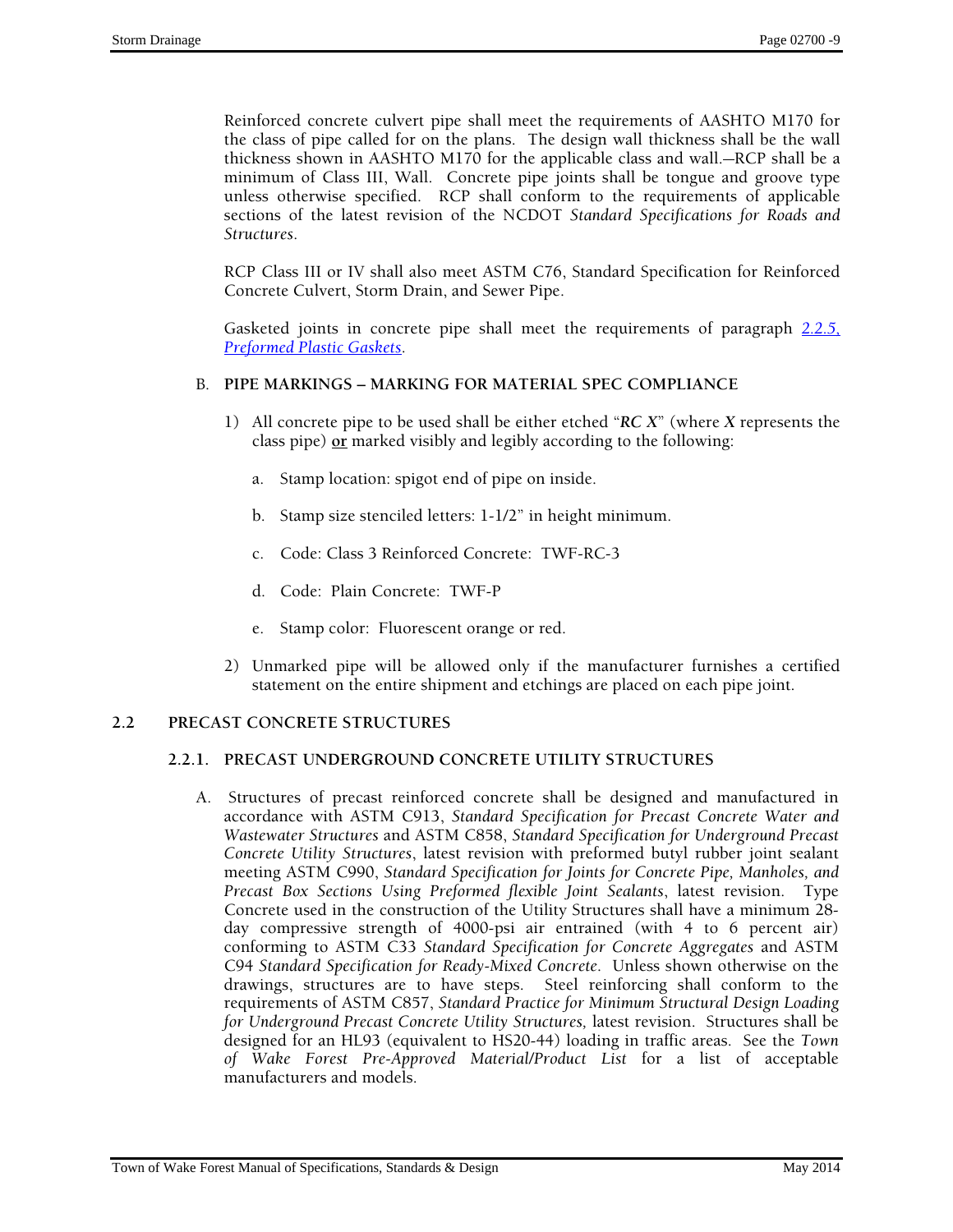- B. Concrete to be minimum 4000 PSI. Provide all reinforcing steel which meets ASTM A615 for grade 60 and welded wire fabric conforming to ASTM A185. Welded wire fabric may be substituted for rebar as long as the same area of steel is provided.
- C. There shall be additional reinforcing provided at all openings.
- D. Place lift holes or pins in accordance with OSHA standard 1926.704.
- E. Provide Precast structures over 3'-6" in depth with steps as directed by the Town's Engineer.
- F. All junction boxes that are not grated are to be manufactured to receive manhole iron castings (blind manholes are not permitted).

# **2.2.2. CATCH BASIN DROP INLETS & COMBINATION CURB OPENING INLETS**

- A. Catch basin drop inlet or combination curb inlet boxes may be either precast reinforced concrete or concrete block. Precast inlet boxes shall conform to the requirements of *paragraph 2.2.1, Precast Underground Concrete Utility Structures*, as well as all applicable sections of the latest revision of the *NCDOT Standard Specifications for Roads and Structures*. Refer to Standard Details 2.50, 2.51, 2.54, 2.55, and 2.56.
- A. Inlet grates shall conform to the requirements of paragraph *2.3.9, Miscellaneous Gray Iron Castings,* and the applicable sections of the latest revision of the NCDOT *Standard Specifications for Roads and Structures*.
- B. Catch basin grates and curb opening inlet hoods are to be embossed with the words "Dump No Waste! Drains to Waterway." Castings shall also contain an embossed trout symbol. See Standard Detail 2.71 and 2.72.
- C. See the *Town of Wake Forest Pre-Approved Material/Product List* for a list of acceptable manufacturers and models.

# **2.2.3. PRECAST REINFORCED CONCRETE MANHOLES**

A. Precast reinforced concrete manholes shall be designed and manufactured in accordance with ASTM C478, *Standard Specification for Precast Reinforced Concrete Manhole Sections*, latest revision and AASHTO M199. Either an "O" ring joint conforming to the requirements of ASTM C443 *Standard Specification for Joints for Circular Concrete Sewer and Culvert Pipe, Using Rubber Gaskets* or joints conforming to ASTM C990 *Standard Specification for Joints for Concrete Pipe, Manholes, and Precast Box Sections Using Preformed Flexible Joint Sealants* may be used.

Type Concrete used in the construction of the manholes shall have a minimum 28 day compressive strength of 4000-psi air entrained (with 4 to 6 percent air) conforming to ASTM C33 *Standard Specification for Concrete Aggregates* and ASTM C94 *Standard Specification for Ready-Mixed Concrete*. Manholes shall have monolithic base and eccentric cone flattop as applicable. Structures are to have steps. Manholes will have extended bases with appropriate reinforcing as directed by the Town's Engineer. See the *Town of Wake Forest Pre-Approved Material/Product List* for a list of acceptable manufacturers and models.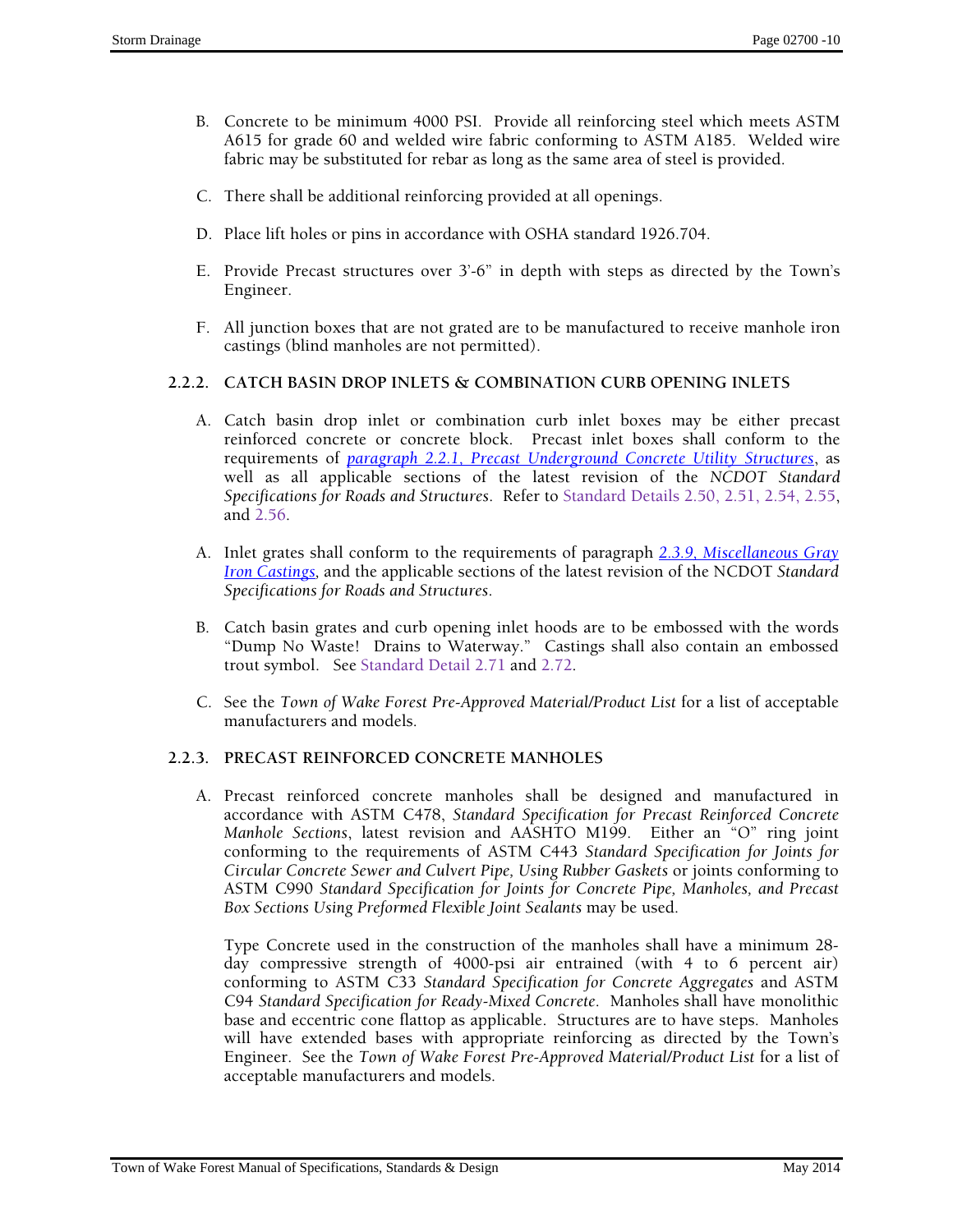See Standard Detail 2.60.

# **2.2.4. CONCRETE FLARED END SECTIONS**

A. Concrete flared end sections shall meet all applicable requirements of AASHTO M170 except those pertaining to design. All concrete flared end sections shall be reinforced. The concrete used in flared end sections shall be air entrained and shall attain strength of 3500 psi when tested in accordance with AASHTO T22. 3:1 slopes are required on flared ends.

# **2.2.5. PREFORMED PLASTIC GASKETS (JOINT SEALER)**

A. Preformed plastic gaskets shall meet federal specification SS-S-00210 (210-a) *Sealing Compound, Preformed Plastic, For Expansion Joints And Pipe Joints*, Type 1, Rope Form or Type 2, Flat Type and ASTM C990. Sag or flow resistance and chemical resistance shall meet ASTM C990 *Standard Specification For Joints For Concrete Pipe, Manholes, And Precast Box Sections Using Preformed Flexible Joint Sealants*, latest revision. Preformed butyl gaskets shall be used with structures meeting ASTM C478, ASTM C990 and AASHTO M199. Minimum rope diameter to be 3/4-inch or as required for the size structure.

#### **2.2.6. WEEP HOLE PIPE**

A. Weep hole pipe shall be minimum schedule 40 PVC meeting ASTM D1785 *Standard Specification for Poly(Vinyl Chloride) (PVC) Plastic Pipe, Schedules 40, 80, and 120* or D2665 *Standard Specification for Poly(Vinyl Chloride) (PVC) Plastic Drain, Waste, and Vent Pipe and Fittings*.

# **2.3 MISCELLANEOUS**

# **2.3.1. BEDDING**

A. See section paragraph 2.1.2 *Pipe Bedding* of Specification Section 02210, *Trenching, Backfilling, and Compaction of Utilities*.

# **2.3.2. BRICK**

- A. Clay Brick (not permitted in the building of drainage structures): Brick shall be hard clay, grade SW (earth contact/freezing), ASTM C 32, *Standard Specification for Sewer and Manhole Brick (made from clay or shale)* and AASHTO M91. Use brick of uniform standard commercial size, with straight and parallel edges and square corners that are burned hard and entirely true, free from injurious cracks and flows, tough, strong, and having a clear ring when struck together. The sides, ends, and faces of all brick shall be plane surfaces at right angles and parallel to each other. Brick of the same manufacturer shall not vary more than +/- 1/16-inch in thickness, plus or minus 1/8-inch in width and  $+/-$  ¼-inch in length.
- B. Concrete Brick: Concrete brick shall meet the requirements of ASTM C55 for Grade S-II except that the absorption of brick used in minor drainage structures shall not exceed 10 pcf.

# **2.3.3. CONCRETE BUILDING BLOCK**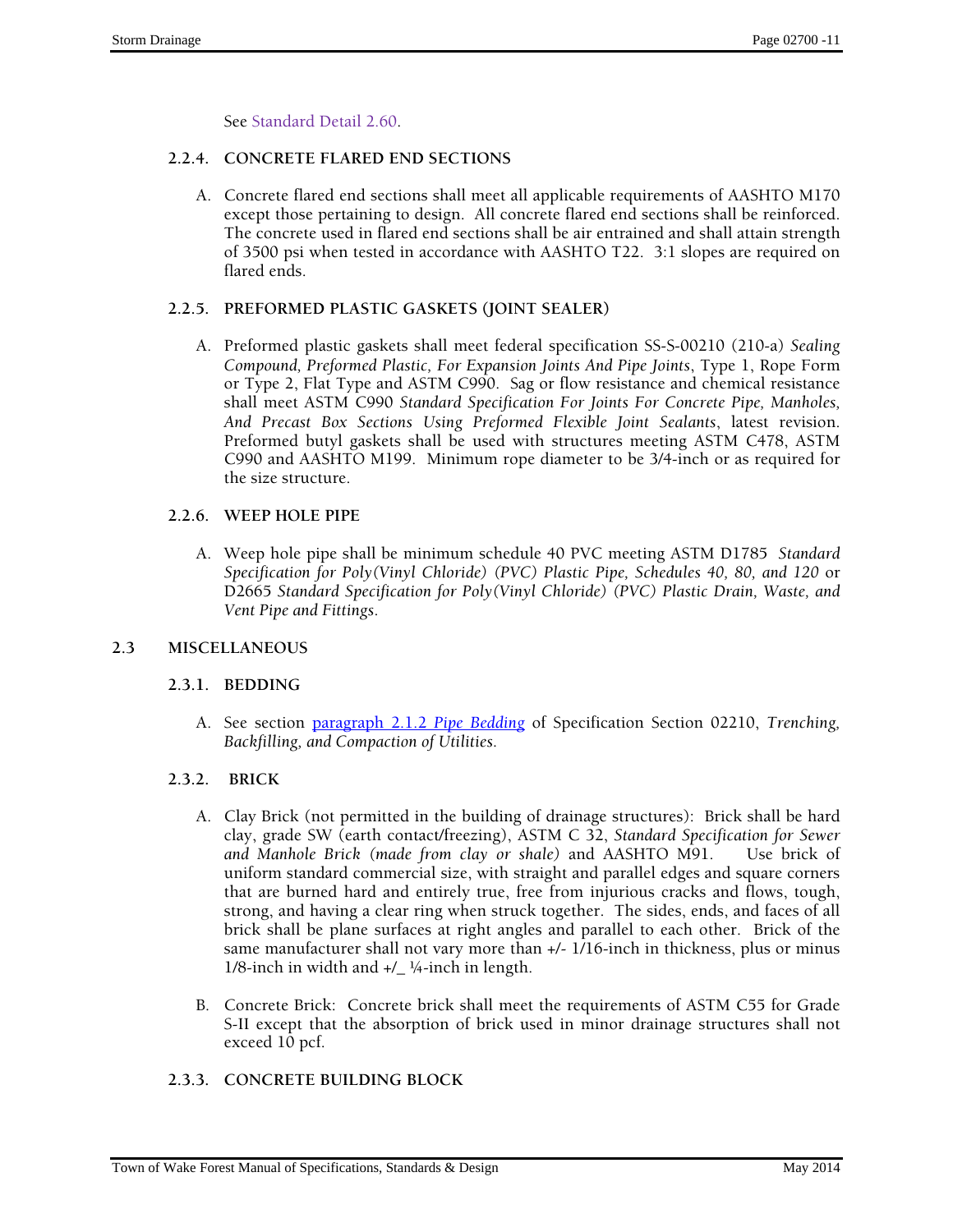- A. Solid Concrete Building Block: Use concrete building block that meets the requirements of ASTM C901. Block is to be free of chips and cracks. The Town's Engineer may require that the block be pink in color to indicate compliance with NCDOT specifications.
- B. Solid Concrete Block: Solid concrete block to be used in lieu of clay brick for minor drainage structures shall meet the requirements of ASTM C139, *Standard Specification for Concrete Masonry Units for Construction of Catch Basins and Manholes*. Except that the nominal dimensions shall be 4"x8"x16".

# **2.3.4. MISCELLANEOUS CONCRETE**

A. Concrete classes (NCDOT) to design compressive strength at 28 days (fc):

| Class AA | General                       | $4,500$ -psi |
|----------|-------------------------------|--------------|
| Class A  | General                       | 3,000-psi    |
| Class B  | Massive or Lightly Reinforced | $2,500$ -psi |

B. Ready mixed concrete shall comply with ASTM C94, *Standard Specification For Ready-Mixed Concrete.* All exposed concrete shall be air entrained. Concrete strength shall be as specified on standard details and drawings. Unless otherwise specified, all concrete shall be Class A, minimum.

# **2.3.5. MORTAR FOR CONCRETE BLOCK & BRICK**

A. Mortar shall be Type M, ASTM C270, *Standard Specification for Mortar for Unit Masonry* and ASTM C144, *Standard Specification for Aggregate for Masonry Mortar.*  Mortar shall be prepared from cement in perfect condition and shall be prepared in boxes for that purpose. No mortar that has stood beyond 45 minutes shall be used.

When specified by the Town's Engineer, grout for cellular fill of block or voids shall be comprised of 3000-psi ready mix concrete with pea gravel aggregate. Do not provide air entrainment unless specified by the Town's Engineer.

# **2.3.6. PORTLAND CEMENT**

Type I, CSA normal, ASTM C150 *Standard Specification for Portland Cement*.

# **2.3.7. GEOTEXTILE FABRIC:**

- A. Geotextile fabric shall be protected from mud, dirt, dust, sunlight, and debris during transport and storage. Material shall be inert to commonly encountered chemicals; resistant to mildew, rot, insects, and rodents; and biologically and thermally stable. Geotextile fabric for subsurface installation shall not be exposed to direct sunlight for more than 24 hours before or during installation.
- B. Filter fabric for rip rap: filter fabric for rip rap and rip rap beddings shall conform to Section 1056 – *Engineering Fabrics* of the NCDOT *Standard Specifications for Roadways and Structures*, latest revision for Type 2 Engineering Fabric.

 $\overline{\phantom{a}}$ 

<sup>1</sup> Type I/Type II unit designation eliminated in ASTM C90 in 2000.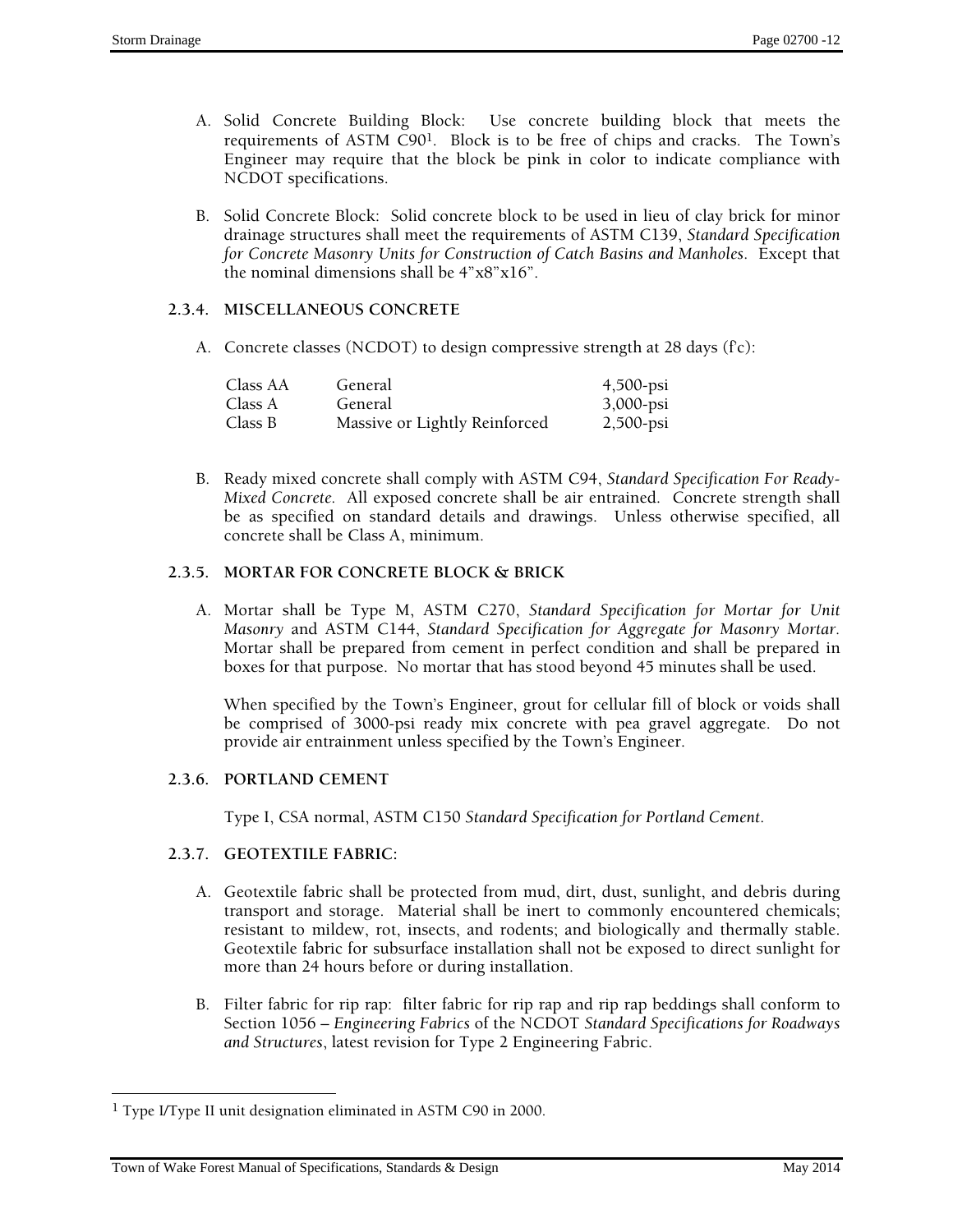C. Fabric for subsurface drains: non-woven needle-punched fabric for subsurface drains shall conform to Section 1056 – *Engineering Fabrics* of the NCDOT *Standard Specifications for Roadways and Structures*, latest revision for Type 1 Engineering Fabric.

# **2.3.8. MANHOLE FRAMES AND COVERS**

- A. Standard frames and covers: manhole frames and covers shall meet ASTM A48 *Standard Specification For Gray Iron Castings*, Class 35B, traffic frame and cover. Castings to be designed for a minimum HS-20 load. See the *town of wake forest preapproved material/product list* for a list of acceptable manufacturers and models. Standard manhole frames and covers shall be manufactured to the dimensions and configurations shown on Standard Detail 2.70 and shall have a minimum of four 1 inch diameter holes in the flange of the frame*.* Manholes castings may be either bituminous coated or plain. The bearing surface of the frames and covers shall be machined and the cover shall seat firmly into the frame without rocking. Weights shall not vary more than 5%+/- of the weight shown on Standard Detail 2.70.
- B. Cast-in-place frames and covers: manhole frames and covers shall meet ASTM A48 *Standard Specification For Gray Iron Castings*, Class 35B, traffic frame and cover. See the *Town of Wake Forest Pre-Approved Material/Product List* for a list of acceptable manufacturers and models. Frames shall be plain un-coated. Manhole covers may be either bituminous coated or plain. The bearing surface of the frames and covers shall be machined and the cover shall seat firmly into the frame without rocking.
- C. Covers are to be embossed along the perimeter with the words "Storm Water" and "Dump No Waste. Drains to Waterway." See Standard Detail 2.70.
- D. See the *Town Of Wake Forest Pre-Approved Material/Product List* for a list of acceptable manufacturers and models.

# **2.3.9. MISCELLANEOUS GRAY IRON CASTINGS**

A. Catch basin frames and grates: supply gray iron castings meeting the requirements of ASTM A48 *Standard Specification For Gray Iron Castings*, Class 35B of AASHTO M306 as manufactured by Capitol Foundry, US Foundry or East Jordan Iron Works. Castings to be designed for a minimum HS-20 load. Boldly fillet castings at angles, and provide rises that are sharp and perfect. No sharp, un-filleted angles or corners are permitted. Provide castings that are true to pattern in form and dimension, free from pouring faults, sponginess, cracks, blowholes, and other defects affecting their strength and value for the service intended. Welding is not allowed for the purpose of making a casting structurally sound. Welding for cosmetic or other purposes is not allowed without approval of the Town's Engineer. The iron material used in products provided shall have a minimum recycled material content of 75%. The recycled material shall consist of post-consumer material.

# **2.3.10. REINFORCING STEEL**

A. Reinforcing steel shall conform to ASTM A615 *Specification For Deformed Billet-Steel Bars For Concrete Reinforcement*, grade 60.

# **2.3.11. RIP RAP AND RIP RAP BEDDING**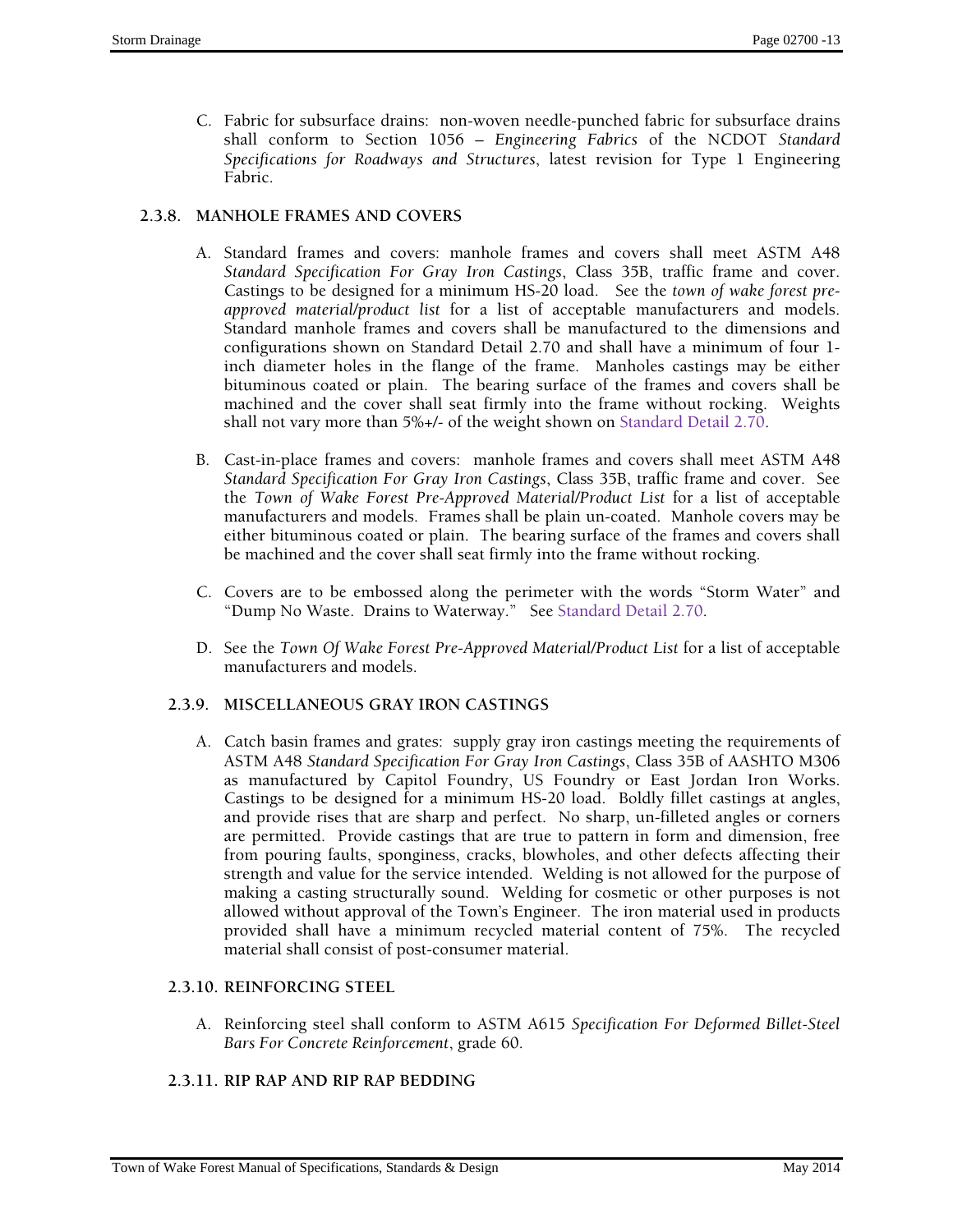A. Rip rap and rip rap bedding shall conform to Section 1042 – *Rip Rap Material* of the NCDOT *Standard Specifications For Roadways And Structures*, latest revision for Class A, B, 1 and 2 rip rap.

# **2.3.12. SUBSURFACE DRAINAGE**

A. Subsurface drains shall conform to section 1044 – *Subsurface Drainage Materials* Of The NCDOT *Standard Specifications For Roadways And Structures*, latest revision.

# **2.3.13. MISCELLANEOUS STORMWATER APPURTENANCES**

A. All miscellaneous stormwater appurtenances including but not limited to endwalls, headwalls, and flared end sections shall conform to all applicable sections of the latest revision of the NCDOT *Standard Specifications for Roads and Structures*.

# **PART 3 - EXECUTION**

#### **3.1 PREPARATION:**

A. See paragraph 3.1 *Preparation* of Specification Section 02210 *Trenching, Backfilling and Compaction of Utilities*.

#### **3.2 PIPE BEDDING AND BACKFILL CLASS DEFINITIONS**

- A. **Pipe Bedding Definitions**: See Standard Detail 2.53 for Concrete Pipe. See also paragraph 2.1.2 *Pipe Bedding of Specification* and paragraph 3.5.10 Bedding Condition Section 02210 *Trenching, Backfilling and Compaction of Utilities*.
- B. **Backfill Material Class Definitions**: See Standard Detail 2.53 for Concrete Pipe. See also paragraph 2.1.1 *Trench Backfill Material Classification* of Specification Section 02210 *Trenching, Backfilling and Compaction of Utilities*.

# **3.3 EXCAVATING, TRENCHING AND BEDDING**

#### A. **General:**

Excavate, trench and bed for storm drainage structures in accordance with 02210 - Trenching, Backfilling and Compaction of Utilities and the following specifications.

Storm sewers shall be laid to line and grade as established by the designing Engineer where shown on the plans or as directed. All pipelines and structures will be constructed by the use of competent workmen under the supervision of experienced foremen. Great care shall be taken to obtain well-aligned and tight pipelines in order to assure good flow.

# B. **Bedding Rigid Pipe**

- 1) Trench Width: Trench width shall be per Standard Detail 2.53 unless approved otherwise by the Town's Engineer.
- 2) Pipe Bedding: Refer to Standard Detail 2.53, Table 2 for acceptable bedding material and depth.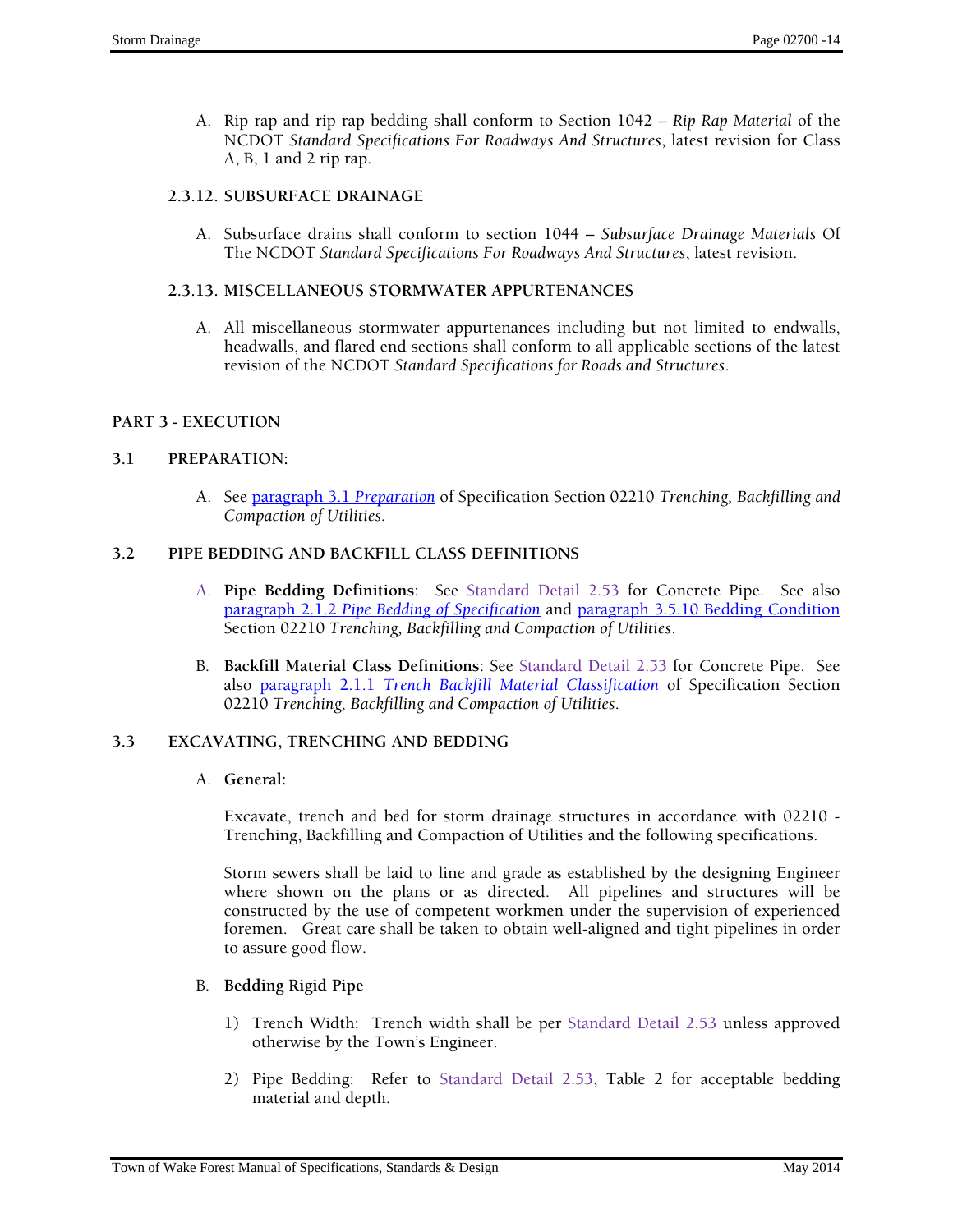Generally, a stone bedding is not required *unless* the subgrade conditions are either wet, a stone cushion is needed between a hard subgrade and the pipe, or a stone bedding is called for by the Town's Engineer.

When bedding stone is required, the bottom of the excavated pipe trench shall be located as directed by the Engineer and to a depth specified by the Engineer but the depth shall be no less than 4-inches below the bottom of the pipe for pipes 24 inches or smaller in diameter. Based on the Installation Type, the trench subgrade will be thoroughly compacted as specified in Table 2 of Standard Detail 2.53. If specified density of subgrade cannot be achieved, improve the trench subgrade by the placement of foundation stone sufficient upon which to place the pipe bedding as specified on Standard Detail 2.53 and to a depth determined by the Town's Engineer. The stone material shall be placed to assure no foreign matter is enveloped in the stone mat. Stone for such purpose shall be of uniform size - not less than that specified in Standard Detail 2.53 - the width of the mat shall be the width of the trench.

- 3) *In wet areas only* or *unless specified or directed otherwise by the Town's Engineer*, all but the bottom 2 inches of the pipe joint (as measured across the diameter of the pipe) shall be sealed using a butyl resin gasket.
- 4) **Bedding in Rock**: See paragraph 3.5.6.F *Cushioning Pipe in Rock* in Specification Section 02210 *Trenching, Backfilling and Compaction of Utilities* and Standard Detail 2.53.
- 5) Throughout the entire length of the pipe, provide a bedding surface for the pipe with a firm foundation of uniform density. See Standard Detail 2.53 for storm drain installation and bedding requirements based on Type of Installation (Type 1, 2, 3 or 4). Compact bedding as applicable.
- 6) Provide bell holes and depressions for pipe joints of only the length, depth, and width required for making the particular pipe joint properly.
- 7) Minimum cover over pipe shall be 6 inches in non traffic areas. Where pipe has less than 12-inches of cover below a roadbed, the pipe shall be reinforced with a concrete bedding.

# **3.4 LAYING PIPE**

# A. **General:**

1) Prior to placing pipe, carefully examine each:

Promptly set aside defective pipe and damaged pipe. See paragraph 1.8 Product Delivery, Handling and Storage for other elements.

- a. Clearly identify defects.
- b. Do not install defective pipe or damaged pipe.
- c. Verify product meets specs. See paragraph 2.1.1.B Pipe Markings for required pipe markings/certifications.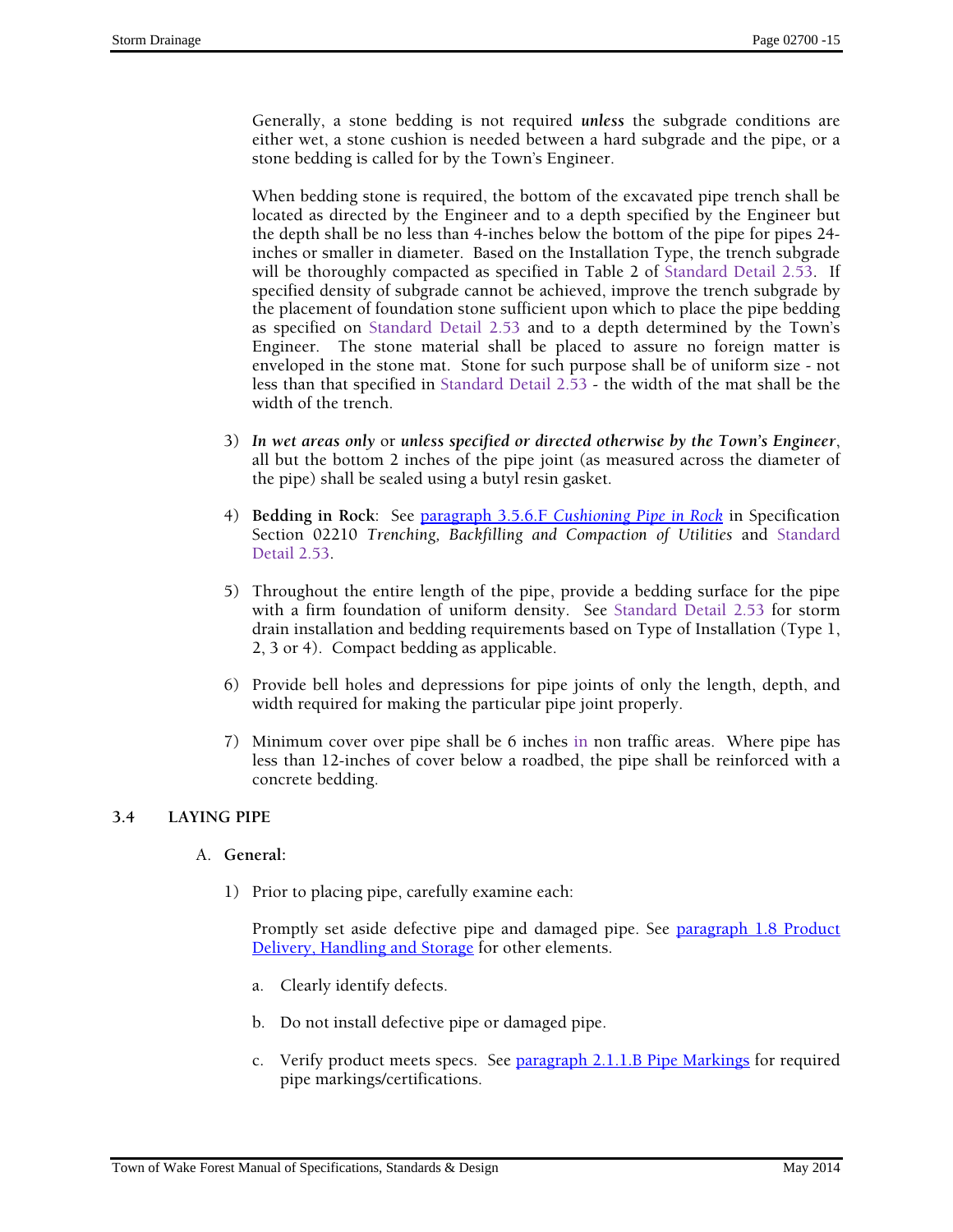- d. Pipe with varying wall class must not be mixed between manholes or boxes.
- e. Unless otherwise noted on plans or directed by Engineer, do not exceed bury limitations shown in Fill Height Table as shown on Standard Detail 2.53.
- 2) Pipe Alignment: Place pipe to the grades and alignment indicated within a tolerance of 1:1000 vertical and 1:500 horizontal, unless otherwise directed by the Town's Engineer. Horizontal curves will be allowed for large pipe (greater than 48 inches in diameter) where pipe has been manufactured with a beveled end.
- 3) **Directional Changes in Pipe**: Use manholes for changes in direction of gravity lines. The Town's Engineer may permit horizontal curves in pipe alignment for pipe greater than 48 inches in diameter where pipe has been manufactured with a beveled end.
- 4) **Joining Pipe of Different Size or Material:** A drainage structure box is required at all pipe intersections (vertical and horizontal) and changes in pipe size or pipe material. Unless otherwise approved by the Town's Engineer, lateral taps and branches are not permitted without a junction box.
- 5) At the direction of the Town's Engineer, the invert grade between structures shall be cambered by an amount sufficient to prevent the development of sag or back slope in the flow line. The Town's Engineer will determine the amount of camber to be used.
- 6) **Stringing out Pipe**: When pipe is strung out during unloading, it shall be set on high ground and in a position to prevent silt deposits, storm water, or other matter from entering the pipe prior to its placement in the trench.
- 7) Provide adequate facilities for lowering pipe safely into the trenches.
- 8) Do not place pipe in water, or place pipe when trench or weather is unsuitable for such work.
- B. **OSHA Trench Protection**: Excavation shall be performed in accordance with OSHA Standard 29 CFR Part 1926, "Safety and Health Regulations for Construction," Subpart P "Excavations," Standard Number 1926.650, latest revision *and in accordance with* paragraph 3.5.1.C *OSHA Trench Protection* of Specification Section 02210 Tr*enching, Backfilling and Compaction of Utilities*.

# **3.5 PIPE JOINTS & PIPE LAYING**

# **3.5.1. CONCRETE PIPE**

# A. **Laying concrete Pipe:**

1) Only proper and suitable tools and appliances for the safe and convenient handling, raising, lowering and laying of pipes and fittings shall be used. Pipe and fittings shall be carefully handled and lowered into the trench. Workmen shall not be located either below or in pipe being moved, raised or lowered. Under no circumstances shall the pipe or accessories be dropped or dumped into the trench. All damaged pipe shall be replaced at the Contractor's expense.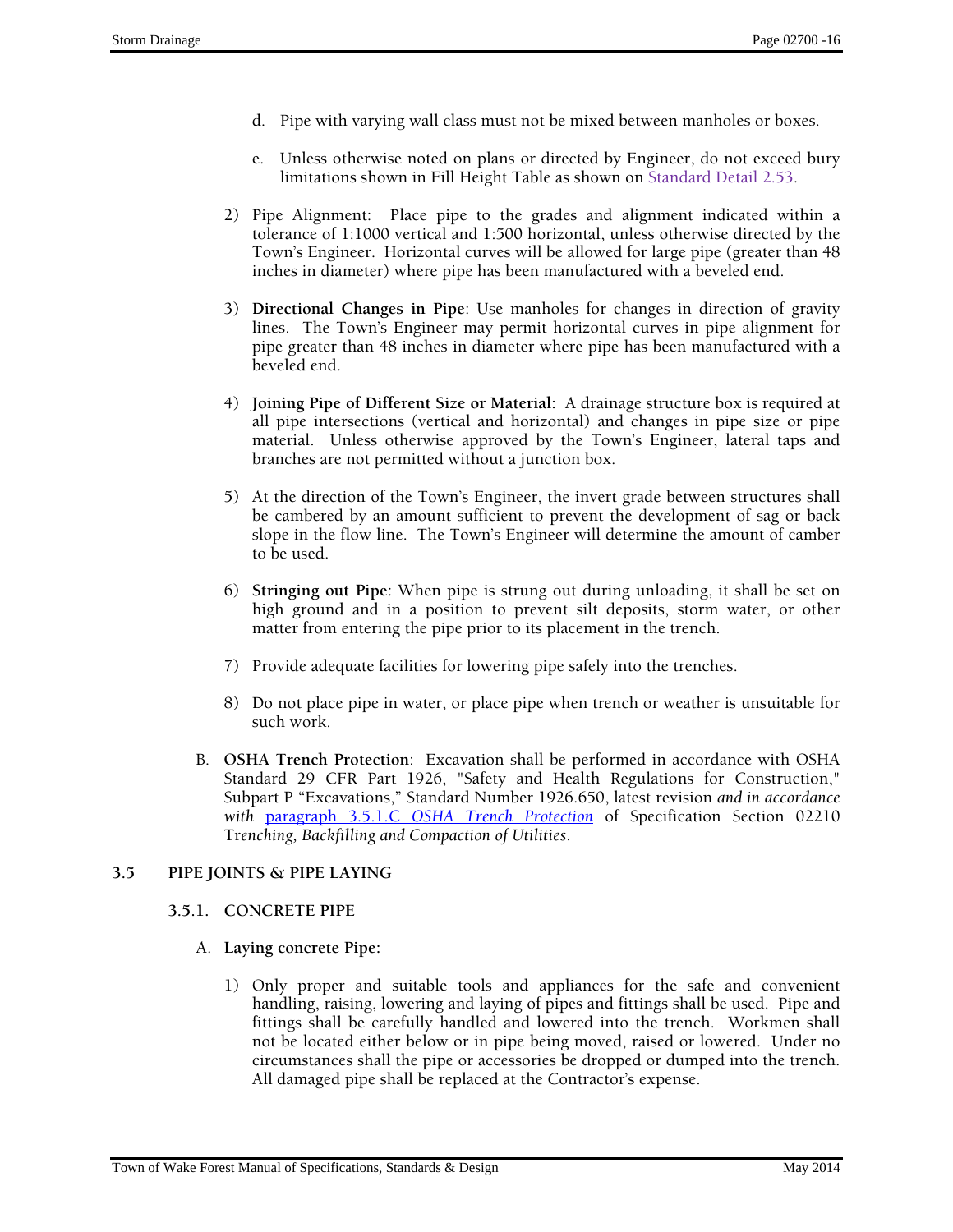- 2) Trenches shall be kept as dry as possible during bedding, laying and jointing and for as long a period as required until the trench is backfilled.
- 3) **Pipe Laying Direction**: Place piping beginning at low point and progress uphill. Place pipe by proceeding upgrade with the **spigot ends** of *bell and spigot pipe*, and the **tongue ends** of *tongue and groove pipe*, pointing in the direction of flow. Place on grade, with unbroken continuity in invert, horizontally and vertically, and on alignment as indicated on plans. Place bell or groove ends of piping facing upstream. Install gaskets, seals, sleeve, and couplings according to manufacturer's written instructions for using lubricants, cements, and other installation requirements. Where open joints are left in the invert per paragraph 3.5.1.E.4.a.iii, Wet Areas, wrap joint with a non-woven Geotextile fabric around as specified in.
- 4) The ends of pipe shall abut against each other in such manner that there shall be no shoulder or unevenness of any kind along the inside of the bottom half of the pipeline.
- 5) Special care shall be taken to ensure that the pipes are well bedded on a solid foundation, and no pipe shall be brought into position until the preceding length has been thoroughly embedded and secured in place.
- 6) As each joint is laid, visually inspect to be certain that no jointing compound gasket, or trash is protruding from the joint or lying inside the pipe.
- 7) As soon as possible after the joint is made, sufficient backfill material shall be placed along each side of the pipe to offset conditions that might tend to move the pipe off line or grade. The greatest care shall be used to secure water tightness and to prevent damage to or disturbing of the joints during the backfilling process, or at any other time.
- 8) The Contractor, at his own expense, shall make good any defects due to settlement. Bell holes shall be dug sufficiently large to ensure the making of proper joints. Water shall not be allowed to rise in the excavation until the joint material has been placed and/or received its set. Except at the points where the bottom of pipe is left open, the greatest care shall be used to secure water tightness throughout the rest of the joint and to prevent damage to or disturbing of the joints during the backfilling process, or at any other time.
- 9) Whenever a pipe requires cutting, to fit into the line or to bring it to the required location, the work shall be done in satisfactory manner, so as to leave a smooth end, and without extra compensation. The Engineer may require 6 and 8-foot joints if equipment and conditions warrant.
- 10) Lifting holes shall be plugged according to the manufacturer's recommendations. A sheet of geo-fabric shall be placed over the plugged lifting hole and pipe extending 18" from either side of the hole.
- B. **Pipe Displacement by construction machinery/installation:** 
	- 1) Use all means necessary to avoid displacement of, and injury to, pipe and structures while compacting by rolling or operating equipment parallel to the pipe.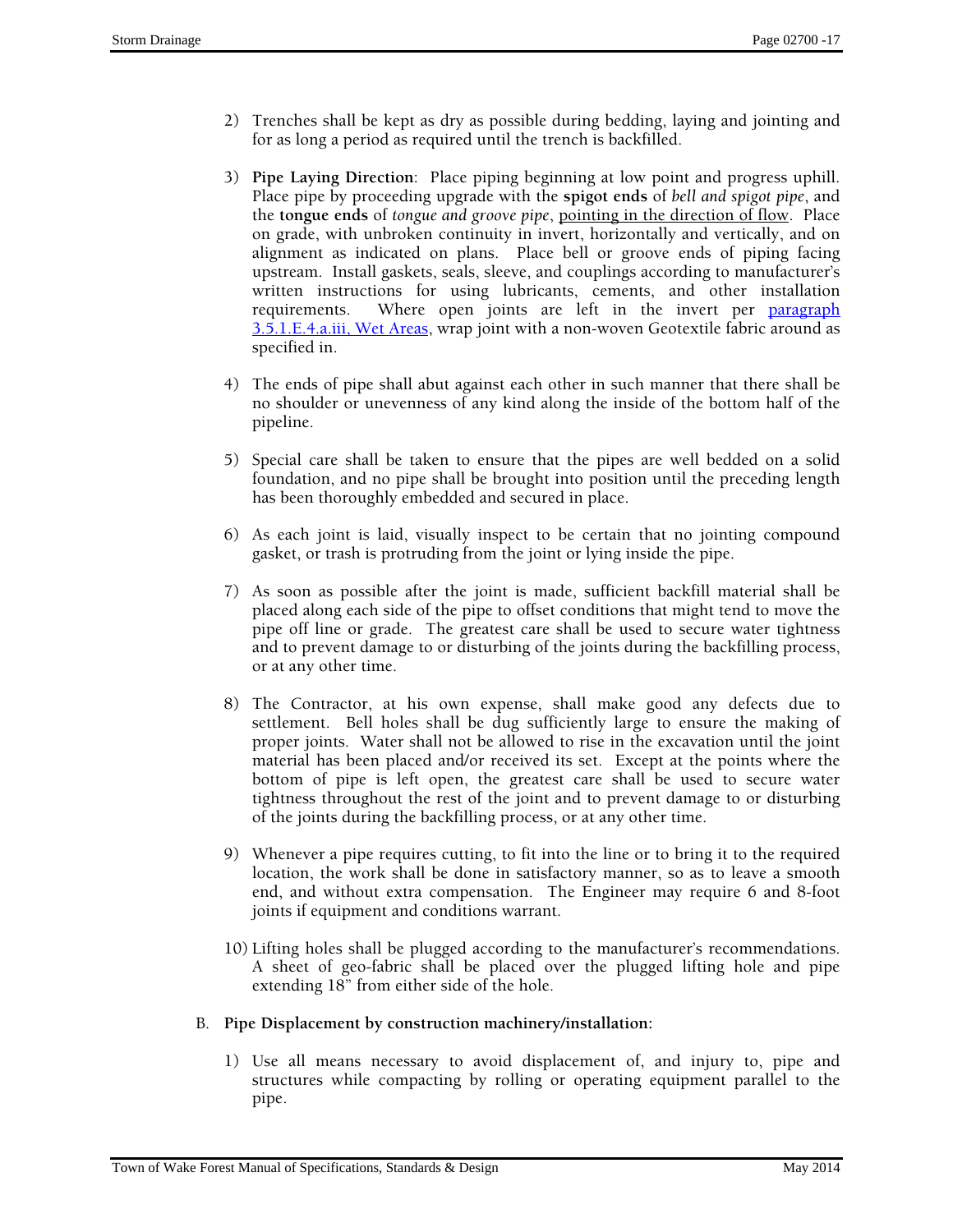- 2) Movement of construction machinery over a culvert or storm drain, prior to, during and after backfilling and compaction, is solely at the Contractor's risk.
- C. Temporary Suspension of Work: When the trench is left for the night or if pipe laying is suspended, all exposed ends of the pipe shall be plugged to keep out dirt, water, animals and other foreign matter or substances. This plug shall be kept in the ends of the pipeline at all times when laying is not in actual progress.
- D. Cutting or Fitting Pipe: Whenever a pipe requires cutting to bring a pipe to the required location, the work shall be done in a satisfactory manner with an approved cutting tool or tools that will leave a smooth end at right angles to the axis of the pipe and not otherwise damage the pipe. The method of cutting pipe shall be in accordance with manufacturer's recommendations. Such cuts shall be made by the contractor without extra compensation.
- E. **Joining Concrete Pipe** 
	- 1) Before laying, the bell and spigot will be wiped free from any dirt or other foreign matter.
	- 2) All surfaces of the portion of the pipe to be joined, and the factory-made jointing material, shall be clean and dry.
	- 3) Wipe the inside of the joint clean and smooth. Perform wiping by dragging a suitable swab or long handled brush through the pipe as installation progresses.
	- 4) Unless otherwise directed by the Town's Engineer, use the following methods of joining for *bell and spigot* and *tongue and groove* pipe:
		- a. Flexible watertight joints in concrete pipe.
			- i) Use butyl resin gaskets conforming to paragraph 2.2.5 Preformed Plastic Gaskets. See also Town of Wake Forest Pre-Approved Material/Product List.
			- ii) Install gaskets and joint materials in accordance with the manufacturers' recommendations and as approved by the Engineer or his representative. The jointing material or factory-fabricated joints shall then be placed, fitted, and adjusted in such skillful manner as to obtain the degrees of water tightness required.
			- iii) Wet Areas: *In wet areas only or unless specified or directed otherwise by the Town's Engineer*, the bottom 2-inches of the pipe joint (as measured across the diameter of the pipe) shall be left unsealed to permit infiltration of groundwater. The pipe shall be bedded in #57 stone in such applications. Prior to or during placement of the pipe on the stone bedding, place an 18-inch wide strip of non-woven Geotextile separation fabric along the perimeter of the pipe joint to prevent migration of fines into the pipe. Attach fabric to pipe wall with tape or mastic to hold in place during backfill. Lap fabric ends a minimum of 12 inches and tape/seal.
			- iv) Protect from sun, blowing dust, and other deleterious agents at all times.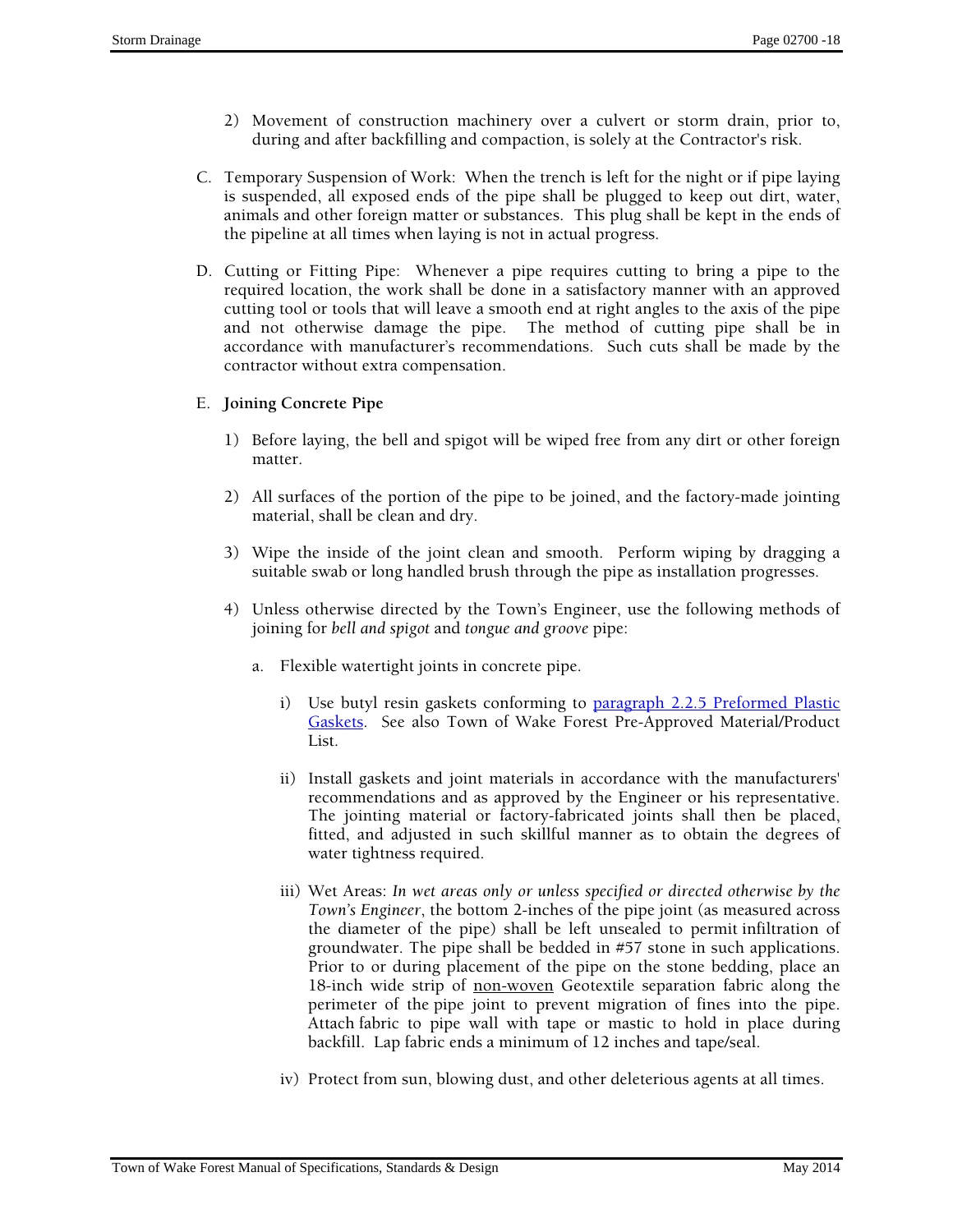- v) Align the pipe with previously installed pipe, and pull the joint together. If, while making the joint, the gasket or jointing material becomes loose and can be seen through exterior joint recess when joint is pulled to within 1 inch of closure, remove pipe and remake the joint.
- vi) Inspect gaskets, and replace loose and improperly affixed gaskets and jointing materials.
- b. Doubling gasket material: Where a sealed joint is not achieved as required, the Contractor shall either pull the pipe out and double Ram-Nek or mortar and wipe the pipe joints inside (where possible) and outside. Mortared joints shall be wiped smooth and protected against drying by covering with wet burlap.
- c. At the Town's Engineer's discretion, he/she may request that all joints shall be left exposed for inspection purposes during the working day. At that time, a suitable ladder affording easy and safe access for such inspection shall be furnished.

# **3.5.2. JOINING PIPE OF DIFFERENT MATERIALS:**

A. Where new concrete pipe ties-in to an existing pipe of a different type of material, provide fittings or couplings made for the pipe material jointing, or provide a concrete collar as approved by the Town's Engineer.

#### **3.5.3. SAMPLE JOINT TO BE MADE AND APPROVED:**

A. Before any joints are actually made in the trench, the Contractor shall demonstrate to the Town's Engineer, by making a sample joint, that the methods which he will employ conform to the specifications and will secure a watertight joint, and that the workmen whom he intends to use in this work are familiar with the requirements.

# **3.6 DRAINAGE STRUCTURES**

# **3.6.1. GENERAL:**

- A. Clay brick structures are not permitted.
- B. Junction boxes, catch basins, combination boxes, headwalls, etc. may be constructed of concrete brick or concrete block. Structures may be of either reinforced masonry or non-reinforced masonry depending upon either the standard shown on these specifications and/or the details shown on the plans/contract drawings by the engineer of record.
- C. Formed inverts:
	- 1) To reduce turbulence, all junction boxes, manholes etc. shall have formed inverts, regardless of pipe size or box type, formed to the spring-line of the pipe as shown on the plans or as directed by the Town's Engineer. The flow line of the box invert shall be of uniform grade from the invert of the influent line to the invert of the effluent line. Inverts shall be constructed of block, brick and mortar with a brushed finish. Invert forming is to be performed after the pipe penetrations have been made, the annular space around the pipe grouted and the pipe sawn flush with the interior face of the structure.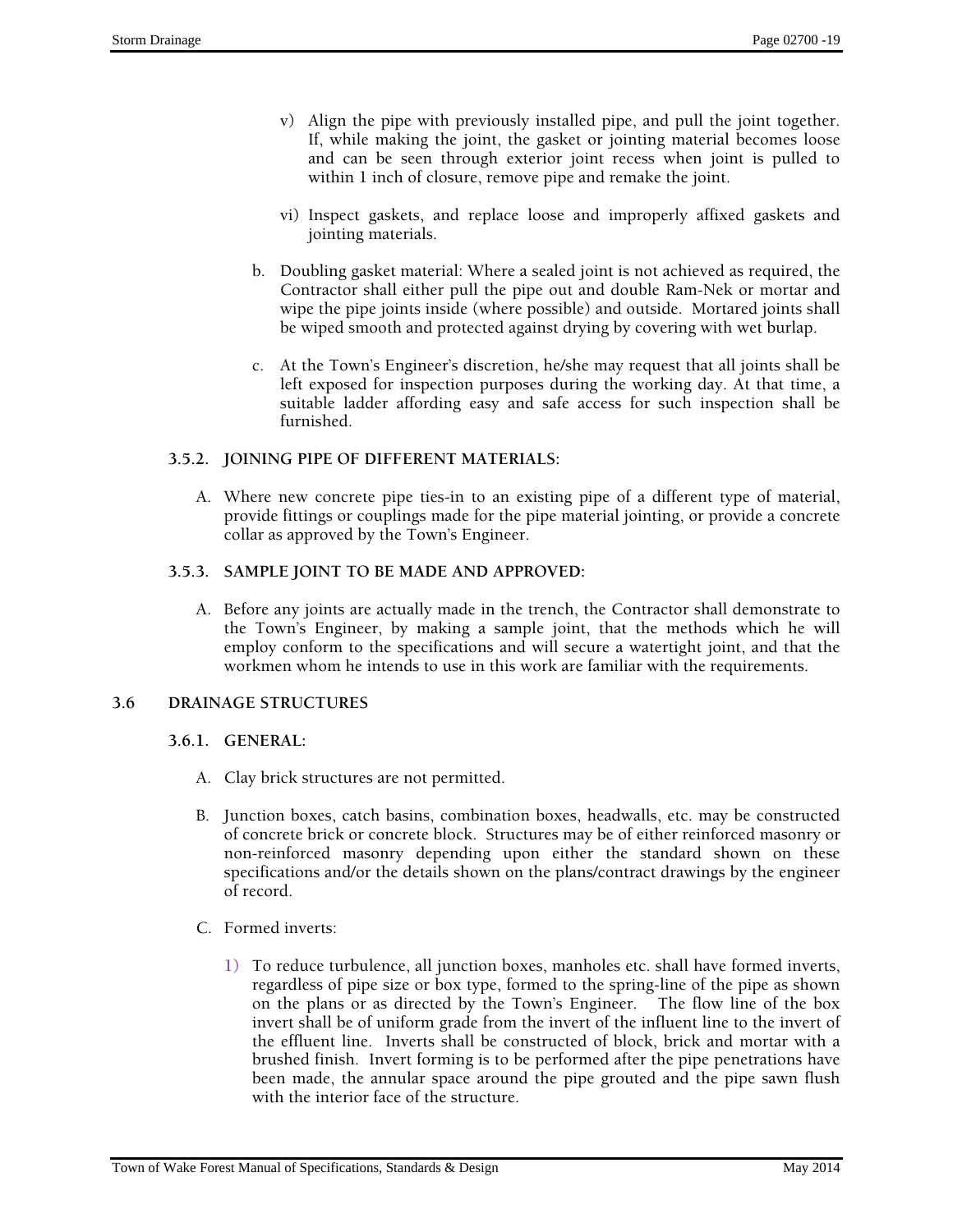- D. All junction boxes, manholes, catch basins etc. shall have 2-inch diameter weep holes, approximately 7 inches off bottom, on each wall or as directed by the Engineer. Holes shall be constructed of 2-inch PVC pipe laid in mortar as the block is brought up. See also paragraph 2.2.6 for Weep Hole Pipe material and paragraph 3.6.6 for Weep Hole Construction.
- E. No sand traps shall be constructed in the bottoms unless so directed by the Town's Engineer.
- F. **Manhole Junction Boxes**: Every non-grated junction box or manhole shall have a manhole access. No blind manholes or junction boxes are permitted.
- G. Frame and grate height may be adjusted with concrete or brick in accordance with Town of Wake Forest specifications. Use manhole frame and cover as indicated on the plans. Reinforce manhole opening in top as shown on standard details or as designed by NC Professional Engineer for required loading condition.
- H. **Design** 
	- 1) Boxes to be designed by NC Professional Engineers and approved by Town's Engineer for AASHTO HL93 loading condition.2
	- 2) **Steps**: For structures over 3'-6" in depth, provide steps. Steps are to be located on a non-pipe wall. Steps shall meet the applicable OSHA requirements. See also Standard Detail 2.74.
- I. **Bedding**: See paragraph 3.5.6.G *Cushioning for Structure*s of Specification Section 02210 *Trenching, Backfilling and Compaction of Utilities*.
- J. **Catch Basins And Inlets:** 
	- 1) **General**: All catch basins and inlets shall be standard NCDOT curb-opening inlet/grate type in accordance with NCDOT standard detail 840.03 with appropriate grate (see Standard Detail 2.50), unless otherwise specifically designated on the plans and approved by the Town's Engineer. The depth of a catch basin will normally be 4-feet. This depth may be increased or decreased by the Engineer as necessary to meet local conditions.
	- 2) All pipe lines entering a masonry catch basin shall be placed upon the concrete slab prior to beginning any brickwork. The brickwork shall be brought up snugly around such lines and a tight connection made to prevent any washouts and cavities at the basin.
	- 3) Catch basins shall be constructed on line and grade as given by the designer and in the locations as specified. Castings shall be set true to line and grade.

# **3.6.2. UNREINFORCED MASONRY STRUCTURES:**

A. In non-reinforced masonry construction, the unit used shall conform to the requirements of paragraph 2.3.3 concrete building block.

 $\overline{\phantom{a}}$ 

<sup>&</sup>lt;sup>2</sup> HL93 design truck wheel load is same as HS20-44 wheel load without lane loading (which does not apply to below ground structures as confirmed by ASTM C1577 and permitted by AASHTO).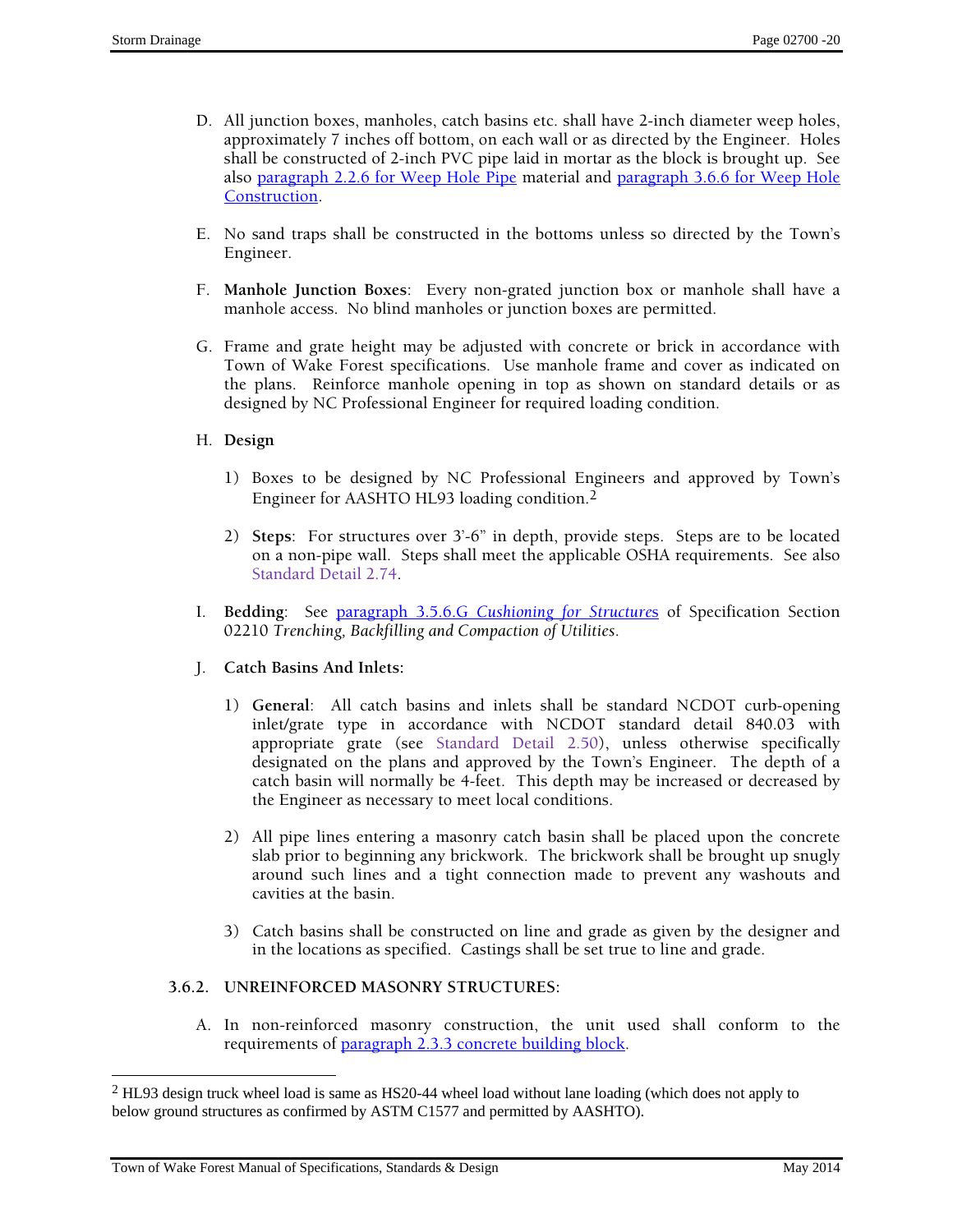- B. The walls shall be constructed of concrete building brick in the manner as shown on the plans, corbelling in as necessary to meet the standard casting specified. Masonry construction shall conform to section 834, *block masonry construction – general and* section 840, *minor drainage structures* of the NCDOT *Standard Specifications for Roads and Structures,* latest edition. All concrete brick shall be soaked in water to refusal before being used. Upon use, the excess adhering surface water shall be wiped off.
- C. Masonry boxes may be used with the Town of Wake Forest Standard Details 2.50, 2.51, 2.54, 2.55, and 2.56. See also  $Table 2700.1$  for a list of other approved NCDOT standards with concrete brick boxes.
- D. Maximum depth: See Standard Detail 2.57, *Drainage Structure Notes*. Structures to be designed by NC Professional Engineer and approved by Town's Engineer. See paragraph 3.5.1.H.1 Design.
- E. Maximum wall span: Minimum wall thickness: minimum wall thickness of all boxes and manholes shall be 8 inches solid concrete brick masonry or 8 inches concrete block with concrete filled cells for all boxes or manholes 12 feet or less in depth. The maximum horizontal wall span of an unreinforced 8-inch thick masonry wall shall not exceed 5 feet for boxes 8 feet or less in depth without special engineering. See Standard Detail 2.57 *Drainage Structure Notes* for other requirements.
- F. The bottom for the masonry structures shall be no less than 6 inches thick unless shown otherwise on the plans and approved by the Town's Engineer.
- F. Mortar in masonry structures is to be ASTM C270, Type S or M.
- G. **Pipe Penetrations**: Inside of boxes shall allow for 6 inches of clearance on both sides of pipe. The dimension shown on the structures in the standard details are minimum box dimensions. For boxes with greater dimensions add a reinforced concrete top slab or lengthen the box by adding additional grates and frames).
- **3.6.3. PRECAST REINFORCED CONCRETE STORM DRAINAGE BOX STRUCTURES**  (Flush Wall, Waffle And Knockout Panel Type)**:** 
	- A. Precast reinforced concrete catch basins and inlets: Precast catch basins and inlets shall conform to the requirements of paragraph 2.2.1 *Precast Underground Concrete Utility Structures*.
	- B. Design requirements: See paragraph 2.2.1, precast underground concrete utility structures
	- C. **Maximum Depth** (manhole junction boxes and catch basins): Limit maximum depth to top of bottom slab for waffle wall structure to 10'-0"; limit solid wall structure to 15'-0" unless approved otherwise by the Town's Engineer.
	- D. **Grade adjustment**: Precast storm drainage boxes with knockout panels shall be set to the prescribed grade designated on the construction drawings. Precast boxes shall be placed on a stone bed of a minimum of 6 inches of #57 stone. Boxes shall be adjusted to final grade by the addition of either precast reinforced concrete grade rings or solid clay brick or concrete masonry with type M mortar. Boxes may not be saw cut to lower the grade unless first approved by the Town's Engineer and then by no more than 2 inches. Due to the potential for grade variation in setting the structures, and to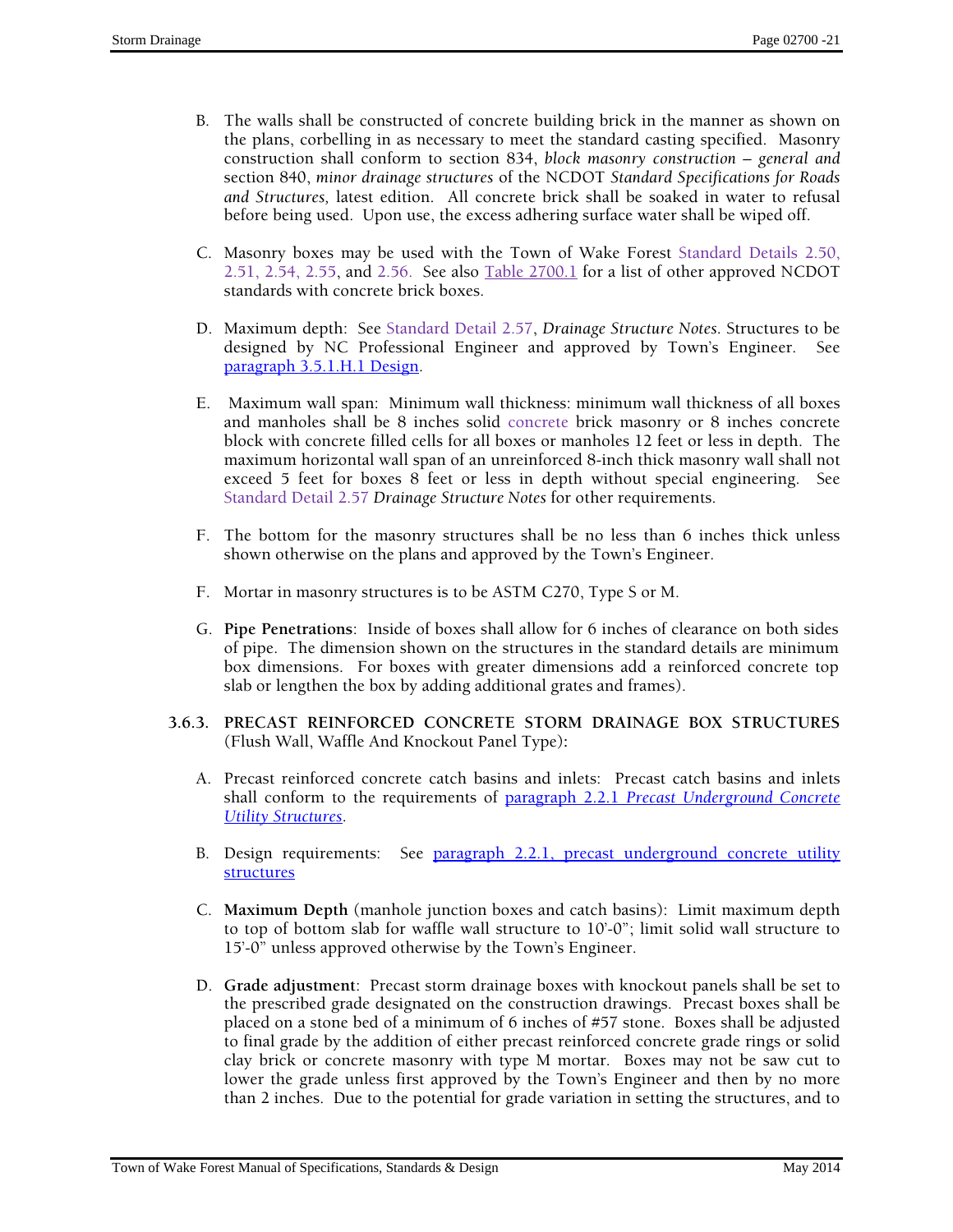avoid cutting the boxes, it is recommended that boxes be ordered slightly short of the depth required to permit final grade adjustment by adding risers. However, the total depth of riser ring or masonry adjustment shall not exceed 8 inches.

- E. See also **Table 2700.1** for a list of approved NCDOT standards for other masonry and precast boxes.
- F. **Pipe Penetration(s) Into Precast Boxes:** 
	- 1) Cut or form openings for pipe to provide required size and location. Remove knockout panels by saw cutting. Cut to pipe OD plus 2 inches.
	- 2) Orient waffle wall structures so that pipes enter through the knockout/waffle panels only.
	- 3) Preformed pipe penetrations may enter through the corners of solid wall precast boxes if a minimum of 6" of wall is provided above the hole.
	- 4) Patching: The pipe shall be placed in the hole and the annular opening grouted the full 360 degrees of the pipe diameter with concrete. The grouted pipe penetration shall be inspected prior to backfilling. Once the concrete collar has set (4 days minimum), pipe(s) protruding into the box shall be cut flush with the inside face of the box and the annular edge grouted to form a smooth entrance.

# **3.6.4. ACCEPTABLE NCDOT STANDARD BOXES**

|        | Table 2700.1                                              |  |  |
|--------|-----------------------------------------------------------|--|--|
| Detail | <b>Sheet Title</b>                                        |  |  |
| 840.01 | Brick Catch Basin – 12" thru 54"                          |  |  |
| 840.02 | Concrete Catch Basin – 12" thru 54"                       |  |  |
| 840.05 | Brick Open Throat Catch Basin - 12" thru 48" Pipe         |  |  |
| 840.14 | Concrete Drop Inlet - 12" thru 30" Pipe                   |  |  |
| 840.15 | Brick Drop Inlet - 12" thru 30" Pipe                      |  |  |
| 840.17 | Concrete Grated Drop Inlet Type 'A' - 12" thru 72" Pipe   |  |  |
| 840.18 | Concrete Grated Drop Inlet Type 'B' - 12" thru 36" Pipe   |  |  |
| 840.19 | Concrete Grated Drop Inlet Type 'D' $-12$ " thru 36" Pipe |  |  |
| 840.26 | Brick Grated Drop Inlet Type 'A' - 12" thru 72" Pipe      |  |  |
| 840.27 | Brick Grated Drop Inlet Type 'B' - 12" thru 36" Pipe      |  |  |
| 840.28 | Brick Grated Drop Inlet Type 'D' $-12$ " thru 36" Pipe    |  |  |
| 840.31 | Concrete Junction Box - 12" thru 66" Pipe                 |  |  |
| 840.32 | Brick Junction Box $-12$ " thru 66" Pipe                  |  |  |
| 840.45 | Precast Drainage Structure (1 of 2)                       |  |  |
| 840.46 | Precast Drainage Structure (2 of 2)                       |  |  |

A. The following NCDOT standards are approved for use in the Town of Wake Forest:

**3.6.5. MANHOLE CONSTRUCTION FOR PRECAST STANDARD MANHOLES AND DROP INLET BASES**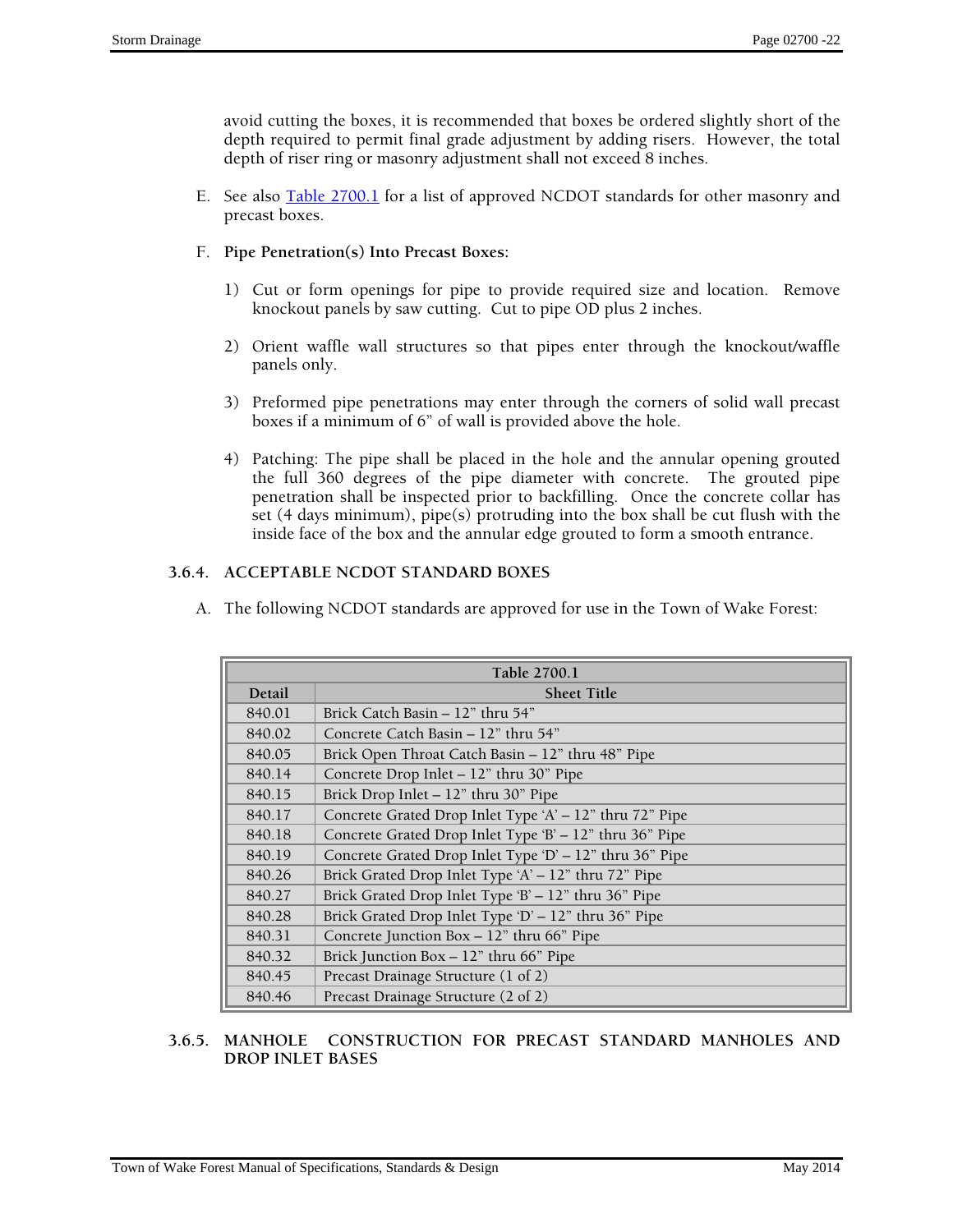A. **Precast Reinforced Concrete Manholes:** Manholes of precast reinforced concrete shall be designed and manufactured in accordance with ASTM C478. The wall shall be a minimum of 5 inches thick and have a 6-inch minimum base. The standard joint shall be sealed with plastic cement putty meeting Federal Specification SS-C-153. Either an "O" ring or "ram neck" joint seal may be used. The "O" ring joint shall conform to the requirements of ASTM C443. The gasketed joint shall conform to ASTM C990 (AASHTO M199).

Concrete used in the construction of the manholes shall have a minimum 28 day strength of 4000 psi air entrained (with 4 to 6 percent air) conforming to ASTM C-33 and ASTM C-94. Manhole units shall consist of standard modular precast riser sections, modular riser sections and a monolithic base (except doghouse bases are to be used when placing manholes over existing mains). Manhole steps shall be integrally cast in to the walls of the manhole sections. Where conditions do not favorably accommodate the use of an eccentric cone, eccentric precast reinforced concrete flat tops are to be used. Manholes over 12 feet in depth, as measured from top of casting to effluent invert, shall have extended bases with appropriate reinforcing. Manholes steps shall be located perpendicular to the flow.

- B. **Standard Manhole Junction Boxes:** Manholes shall be constructed in accordance with the Town of Wake Forest Standard Details 2.60 and 2.61 with the following exceptions:
	- 1) Flexible boots and precast concrete inverts will not be required.
	- 2) Joints will be as specified in paragraph 2.2.3 of this specification.
	- 3) The pipe opening in precast units shall be at least 4 inches but not more than 8 inches larger than the outside diameter of the pipe. Pipe openings shall be formed, drilled, or neatly cut as approved by the Engineer.
	- 4) The Contractor shall pack the annular opening between the pipe culvert and the precast structure with grout. Such materials shall be thoroughly bonded to both the pipe and structure.
	- 5) Do not plug weep holes. Place a non-woven Geotextile fabric over weep holes.
	- 6) Pour concrete inverts in all structures. Concrete shall be in compliance with products section for miscellaneous concrete of these specifications. Shape manhole channel with a smooth semicircular bottom matching inside diameter of the connecting pipe/pipes. Change directions of flow with a smooth curve of as large a radius as the manhole size will permit. Change size and grade of channels gradually and evenly. Shape the shelf to provide a slope between 1 and 2 inches per foot towards the invert. See Standard Details 2.60 and 2.61.
	- 7) Manholes shall be installed plumb.
	- 8) Manholes shall be no less than 4 feet in diameter. Larger diameter manholes needed to accommodate larger pipe shall be sized based on an angle of entry sufficient to accommodate adjacent pipe, with sufficient annular clearance to permit pipe entry into manhole, while also providing a vertical undisturbed column of reinforced concrete between adjacent pipes of at least 8 inches in thickness for manholes up to 12 feet in depth.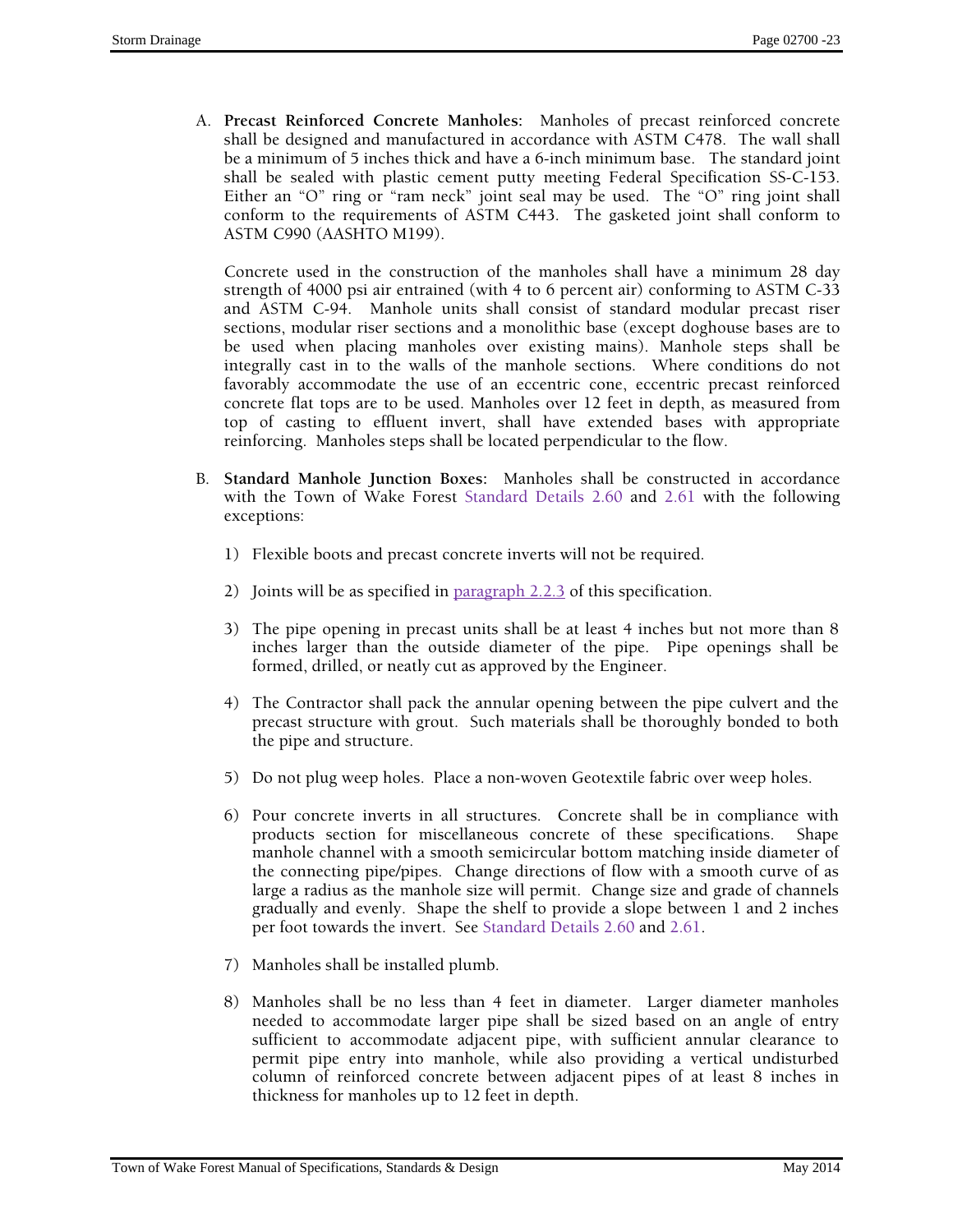- 9) NCDOT Standard Detail 840.53 may only be used if approved by the Town's Engineer prior to its proposed use.
- 10) Manholes shall be fabricated in such a way as to minimize the potential of the pipe landing in a riser joint.
- C. **Replacement/Rehabilitation of Existing Manholes**: where the new grade of the storm drain is such that, in the judgment of the Town's Engineer, a new manhole is necessary, the old manhole must be completely removed and a new precast manhole set in its place. Where the old manhole is of satisfactory quality, the contractor will make connection thereto as directed by the Town's Engineer at no additional cost even if it is necessary to modify the manhole to meet the new grade. Such extras are considered incidental to the manhole connection cost.
- D. **Adjustments**: The Contractor shall exercise care in the ordering of structures so that the use of brick for leveling and adjustments can be minimized. Where adjustment of a manhole is required, unless otherwise directed by the Town's Engineer, grade rings shall be used. The depth of grade rings shall not exceed 12 inches before removal of the cone or flat top is necessary for adjustment.

On all storm manholes, a mastic joint material shall be placed between the iron frame and the cone or grade ring.

When applicable, during the installation of manholes, if frame and cover is near or within wheel path in roadway, turn cone to place the frame out of wheel path.

# **3.6.6. WEEP HOLE CONSTRUCTION / POROUS BACKFILL**

Placement of drainpipes for weep holes and porous backfill material shall conform to the Town of Wake Forest applicable standard details and the requirements of the NCDOT *Standard Specifications for Roads and Structures,* Section 420-11, *Drains in Walls and Culverts*. Construct in accordance with Sections 414-7 and 414-8 of the NCDOT Standard Specifications. See par graph 2.2.6 for PVC pipe spec.

#### **3.6.7. CATCH BASIN-MANHOLE COMBINATION:**

In some locations, as shown on the plans, it will be necessary to construct a combination catch basin-manhole. The specifications as given above for manholes and catch basins shall be adhered to as applicable. This structure will have a standard round manhole shape at the bottom with a standard manhole bottom, but will be furred in at the top to meet a standard catch basin casting.

# **3.7 CONSTRUCTION OF MISCELLANEOUS APPURTENANCES**

End walls and other miscellaneous storm drainage items shall be constructed in accordance with the latest edition of the NCDOT *Standard Specifications For Roads and Structures* and the applicable NCDOT standard details*.*

#### **3.8 SUBDRAINS**

A. Where considered necessary by the Town's Engineer or otherwise recommended by a Geotechnical Engineer, due to a seasonal high ground water condition which would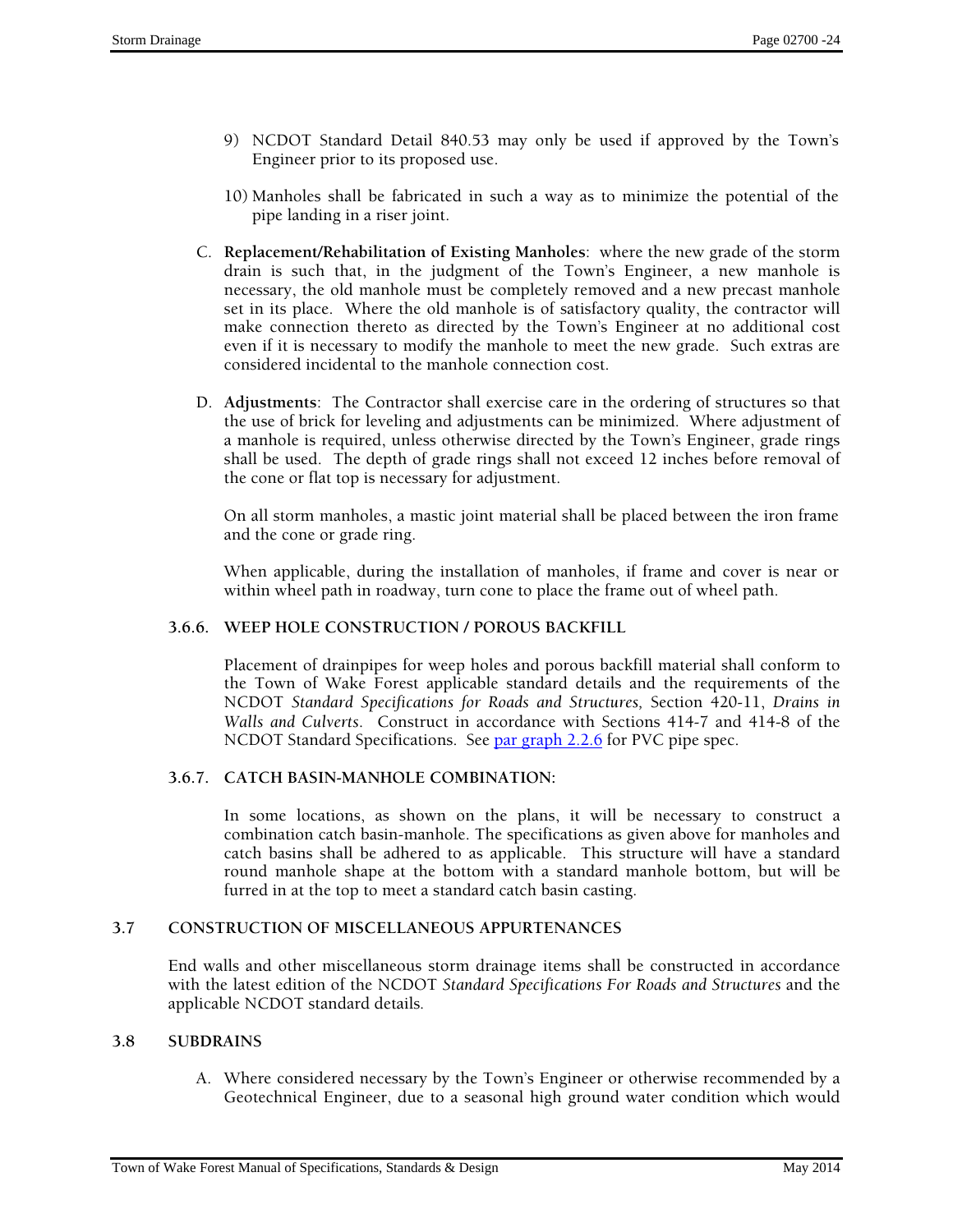pose a threat to the structural integrity of the street pavement section, a 6-inch diameter helical steel sub-drains shall be installed. The subdrain shall be at grades shown or as directed and stone shall completely encircle the sub-drain pipe for a minimum distance of one diameter from the pipe in all directions. Installation of subsurface drainage systems shall conform to the requirements of section 815 – *Subsurface Drainage* of the NCDOT *Standard Specifications for Roadways and Structures*, latest revision using non-woven needle-punched fabric. The stone shall be wrapped in fabric.

The stone shall be of uniform size and shall be enclosed in the filter media cloth. The pipe, stone and filter media shall be as specified in the materials section of these specifications.

Subdrain pipe grade shall generally follow the top of curb or edge of pavement grade except that the minimum slope shall be 0.5% for 6-inch helical steel pipe subdrain. Subdrains shall tie into catch basins or storm manholes. No bends will be allowed.

#### **3.9 ABANDONING STORM DRAINAGE LINES & MANHOLES**

A. **Storm Lines**: Unless directed otherwise by the Town's Engineer, when an existing storm drainage line is designated to be abandoned in place, the low end of the line is to be plugged and lean concrete grout pumped into the line until line is completely filled.

#### **3.10 EXCAVATION OF DRAINAGE CHANNELS**

- A. Open storm drainage channels and ditches shall be graded and shaped in accordance with the elevations, slopes, widths, and lengths indicated on the plans except that the side slopes shall be 3:1 or flatter. The outfall elevation of the new channels and ditches shall be graded to match the flow elevations of all existing or natural channels, unless indicated or specified otherwise.
- B. The drainage channels shaped with fill materials shall be compacted within the limits and in accordance with the related backfill work specified elsewhere.
- C. The drainage channels shall be prepared, seeded, and mulched in accordance with the related work specified elsewhere. Where indicated on the drawings, specified, or otherwise directed by the Town's Engineer, erosions control measures, such as temporary liners, rip rap, concrete liners, etc., shall be provided.

# **3.11 PLACEMENT OF RIP RAP AND RIP RAP BEDDING AT PIPE OUTLET PROTECTION**

A. Placement of rip rap and fabric shall conform to section 876 – *rip rap* of the NCDOT *Standard Specifications For Roadways And Structures*, latest revision.

# **3.12 PAVEMENT REPLACEMENT**

Where it is necessary to install pipe or structures under existing pavement, the Contractor will be required to replace all pavement, curb, sidewalk, or any structures damaged at his expense unless a line item is given for replacement of pavement. Payment, if allowed for by the unit price, shall be by the square yard. Pavement repair shall be in accordance with Standard Detail 2.06.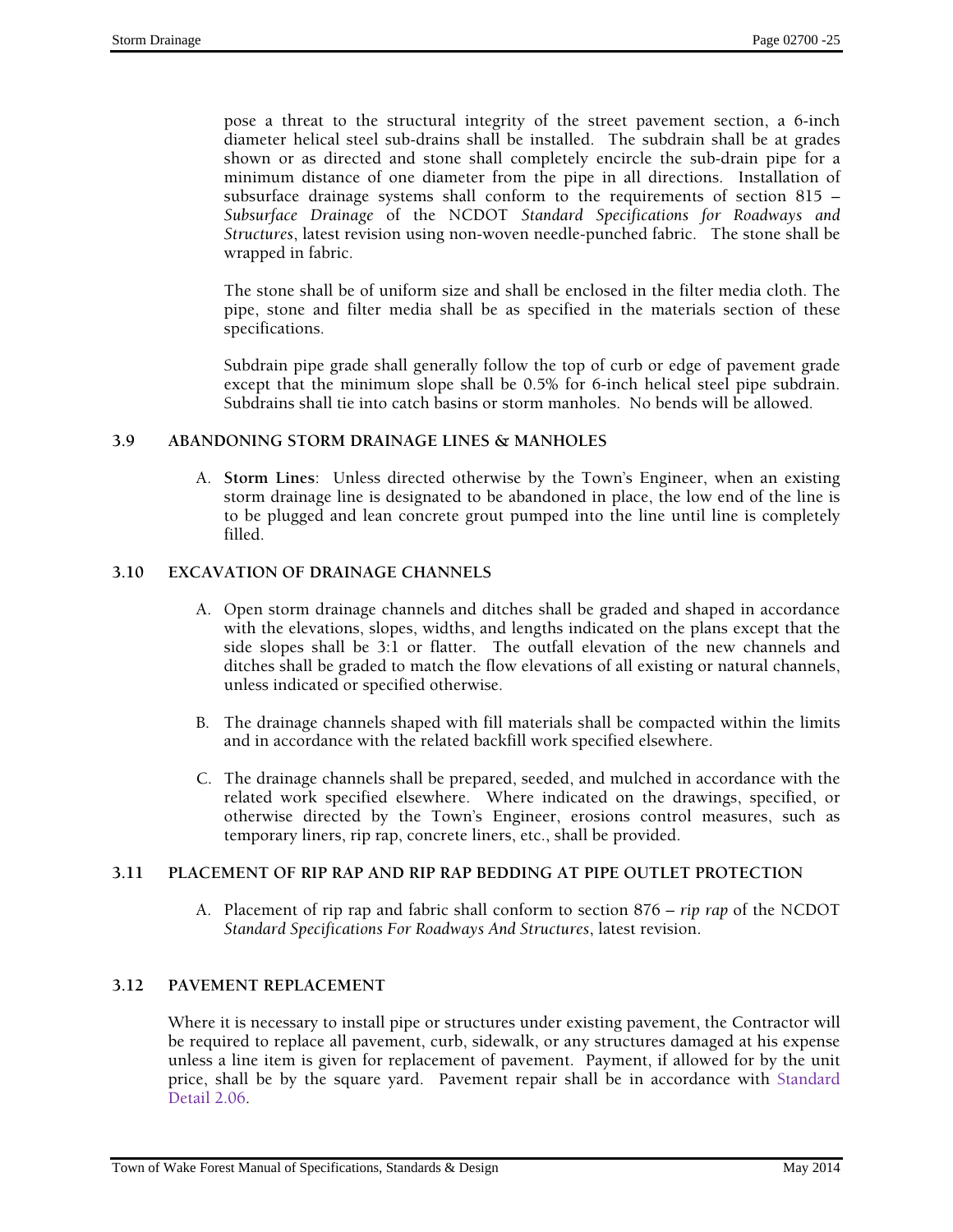#### **3.13 INSPECTION**

- A. At any time during construction up to and including completion of entire pipe installation, the Town's Engineer may inspect the work in part or as a whole in order to satisfy himself/herself that every portion of the project has been faithfully carried out in accordance with the plans, specifications, and standard details, as applicable.
- B. If, in the opinion of the Town's Engineer, a defect exists in the pipeline or its appurtenances, in some place not accessible except by uncovering, the Town's Engineer may order the line to be uncovered. If it is found that after the pipe has been uncovered at the order of the Town's Engineer, no defect exists or that the defects were not the fault of the contractor, then the expense so incurred by the contractor shall be borne by the town.
- C. Flush all sand, dirt, and debris from the lines prior to acceptance. Video taping of lines is to be performed in the presence of a town representative
- D. Inspect the system for conformance with line and grades shown on the plans and provide record drawing measurements on record drawings.
- E. **Visual inspection**: all lines and manholes shall be visually inspected by the town of wake forest from every manhole by use of mirrors. At the direction of the Town's Engineer, areas of questionable construction may be inspected by the town using television cameras (which are to be provided by developer and/or contractor). The lines shall exhibit a fully circular pattern when viewed from one manhole to the next. Lines, which do not exhibit a true and correct line and grade, have obstruction or structural defects, shall be corrected to meet these specifications and the barrel left clean for its entire length.
- F. **Laying tolerance: place pipe to the grades and alignment shown on the plans** 
	- 1) **Horizontal Laying Tolerance**: 1:500 horizontal (straight runs), unless otherwise directed by the Town's Engineer.
	- 2) **Vertical Laying Tolerance**: Unless otherwise directed by the Town's Engineer, the maximum permitted negative grade variation in post-construction pipe grade shall be -10% of the design grade. The computation of the post-construction pipe grade shall be based on a post-construction field survey. The grade shall be computed by taking the actual difference between the invert in and invert out of the pipe run divided by the actual pipe length. Pipe runs laid at less than the approved design grade must be removed and re-laid.

# **Example:**

*Design Grade: 0.005 ft//ft or 0.5%* 

*Field Check of Grade:* 

| Surveyed Invert in $=$<br>$less Surveyed Invert out =$<br>$Difference =$ | 96.50<br>96.04<br>0.46 |                              |
|--------------------------------------------------------------------------|------------------------|------------------------------|
| Actual Pipe Run Length $=$                                               | 100                    | (not measured C-C of Boxes!) |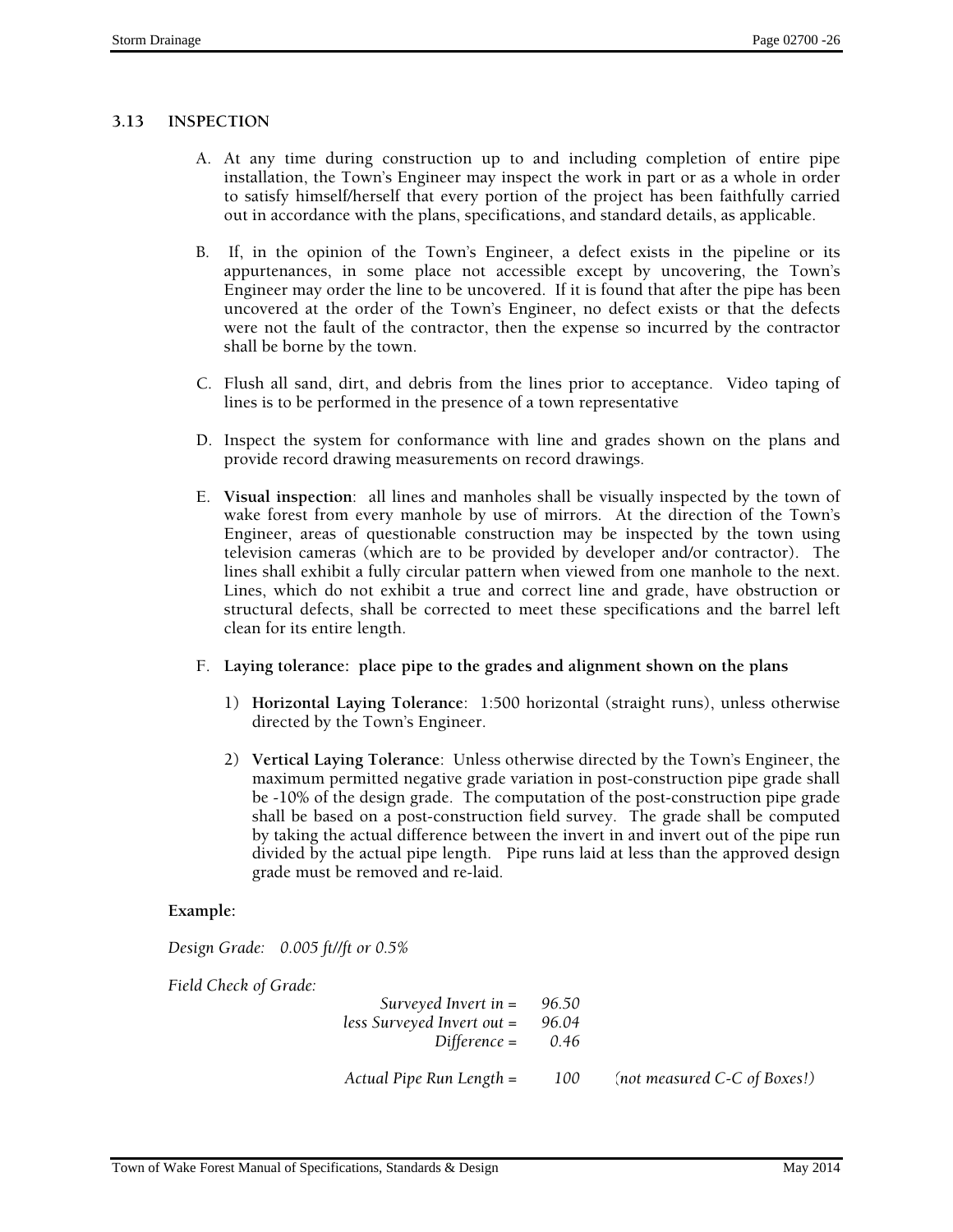| $Slope =$ | 0.46<br>100 | .0046 or 0.46% |
|-----------|-------------|----------------|
|-----------|-------------|----------------|

*Variation Check: Design Grade 0.50% Actual Grade 0.46% Difference: 0.04%* 

*Allowable deviation is 10% of Design Grade = 0.10 x 0.50% = 0.05%*

*Allowable deviation of 0.05% > 0.04% allowable deviation…VARIATION OK!*

#### **3.14 MAINTENANCE**

The developer shall maintain all pipe installations in such a condition that they will function continuously from the time the pipe is installed until the development/project is accepted for maintenance by the Town. Furthermore, soil erosion and sedimentation control measures shall be installed wherever necessary, including at curb inlets for example, and maintained for the duration of the development until the project is fully stabilized. Once permanent groundcover has been established, temporary erosion control measures shall be removed and the disturbed areas landscaped and seeded.

#### **3.15 MEASUREMENT & PAYMENT**

#### **3.15.1. MEASUREMENT**

- A. **Pipe**: measurement of pipe shall be from the exact beginning of the pipe to end of pipe. Measurement is not to include that distance through manholes or junction boxes. Lateral lines for catch basins and other connections will be measured and paid for in the same manner. All mains and laterals shall be measured alike except that under no circumstances shall measurement be made through any one manhole for more than one line.
- B. **Manholes**: measurement of manholes shall be either by depth of the manhole or per unit as identified in the proposal.
	- 1) **Unit method**: When the unit method is used, manholes shall be considered a unit inclusive of casting, bolting frames, stone bedding, connection, mortar, steps, gaskets, setting, finishing, bolting, invert forming, breaking/cutting of protruding pipe edges and finishing edges. The unit method shall also be used for manholes where wide departure is made from a standard. No extra payment shall be made for warping to meet local conditions.
- C. **Catch Basins**: Catch basins shall be paid for by unit price as bid in the proposal, said unit price to include all costs of the basin including precast units, brick work, frames, stone bedding, connection, mortar, steps, gaskets, setting, finishing, bolting frames, invert forming, breaking/cutting of protruding pipe edges and finishing edges. No extra payment shall be made for warping to meet local conditions.
- D. **End/Headwalls, Special Structures**: These shall be paid by lump sum for the structure as designated in the contract drawings and called for in the itemized proposal.